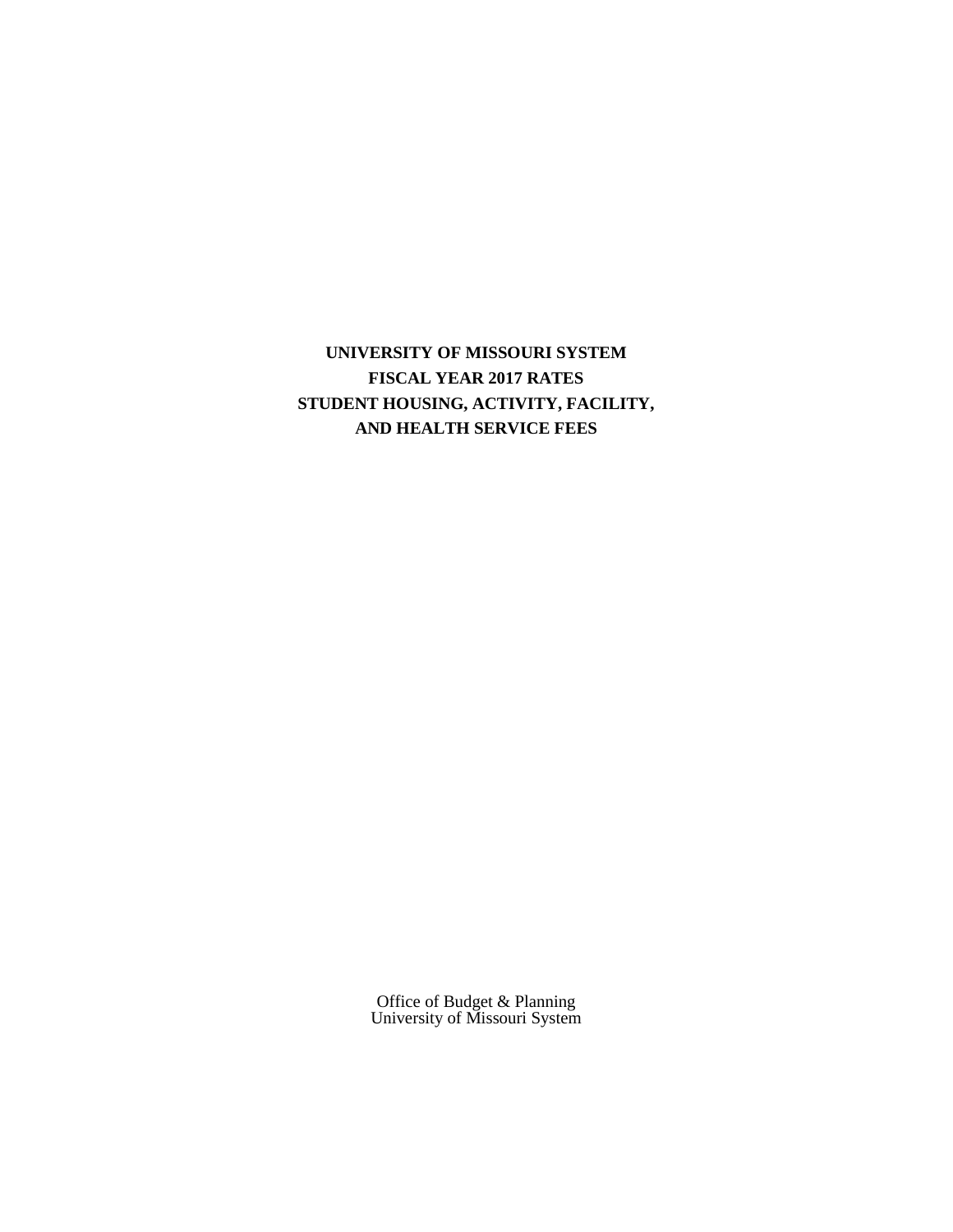## **University of Missouri System Fiscal Year 2017 Rates Student Housing, Activity, Facility, and Health Service Fees**

## Table of Contents

# Page

| Table 1. University of Missouri Academic Year Resident Undergraduate Student Fees1       |  |
|------------------------------------------------------------------------------------------|--|
|                                                                                          |  |
|                                                                                          |  |
|                                                                                          |  |
|                                                                                          |  |
| Table 3. Summary of Housing System Financial Plans, System Total 18                      |  |
|                                                                                          |  |
|                                                                                          |  |
|                                                                                          |  |
|                                                                                          |  |
| Table 4. Changes in Student Activity, Facility, and Health Service Fees for FY2017, UM25 |  |
|                                                                                          |  |
|                                                                                          |  |
|                                                                                          |  |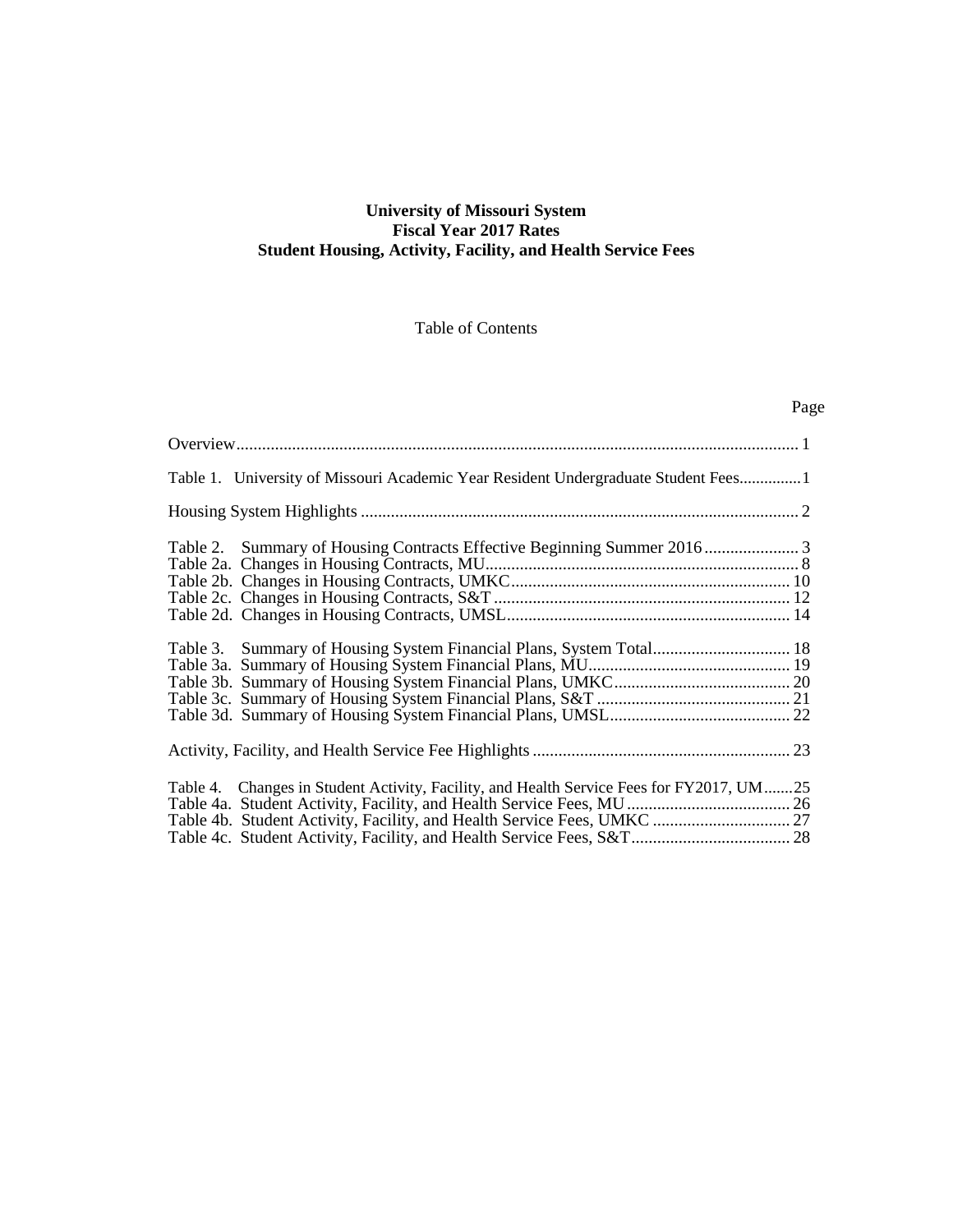#### **Overview**

This document contains the approved rates for student housing, activity, facility, and health service fees for fiscal year 2017 and other supporting materials as submitted by each campus in the University of Missouri System. This information was prepared in support of housing fee changes that become effective in the Summer Session 2016 and activity, facility, and health service fee changes that become effective in Fall Session 2016.

The fee proposals were prepared under the direction of the Vice Chancellors or Vice Provosts for Student Affairs on each campus. Planning for fee changes is conducted using operating assumptions unique to each campus and activity, within the context of general economic guidelines communicated by the Assistant Vice President of Budget and Planning. The appropriate advisory groups, affected students, and/or their elected officers reviewed and approved the activity, facility, and health service fee proposals. Student housing rate proposals were developed with input from the affected students and the Residence Hall Associations. These groups had the opportunity to review, ask questions, and provide comments as the proposed room and board rates and plans were developed.

These rate changes are in compliance with Higher Education Student Funding Act (HESFA, SB389) (section 173.1003; RSMO) unless otherwise noted. FY2017 total tuition and required fees will increase below the rate of inflation at 0.1% for **MU, UMKC** and **S&T**. Total tuition and required fees for **UMSL** remain the same. **UMSL** has a comprehensive tuition rate that combines per credit hour tuition rates with activity, facility, and health service fees which are charged to all students. As a result, there will be no separate assessment of activity, facility, and health services fees for **UMSL** in FY2014 and beyond. Table 1 shows a summary of Board approved tuition and required fees and room and board charges for academic year 2017 compared to 2016.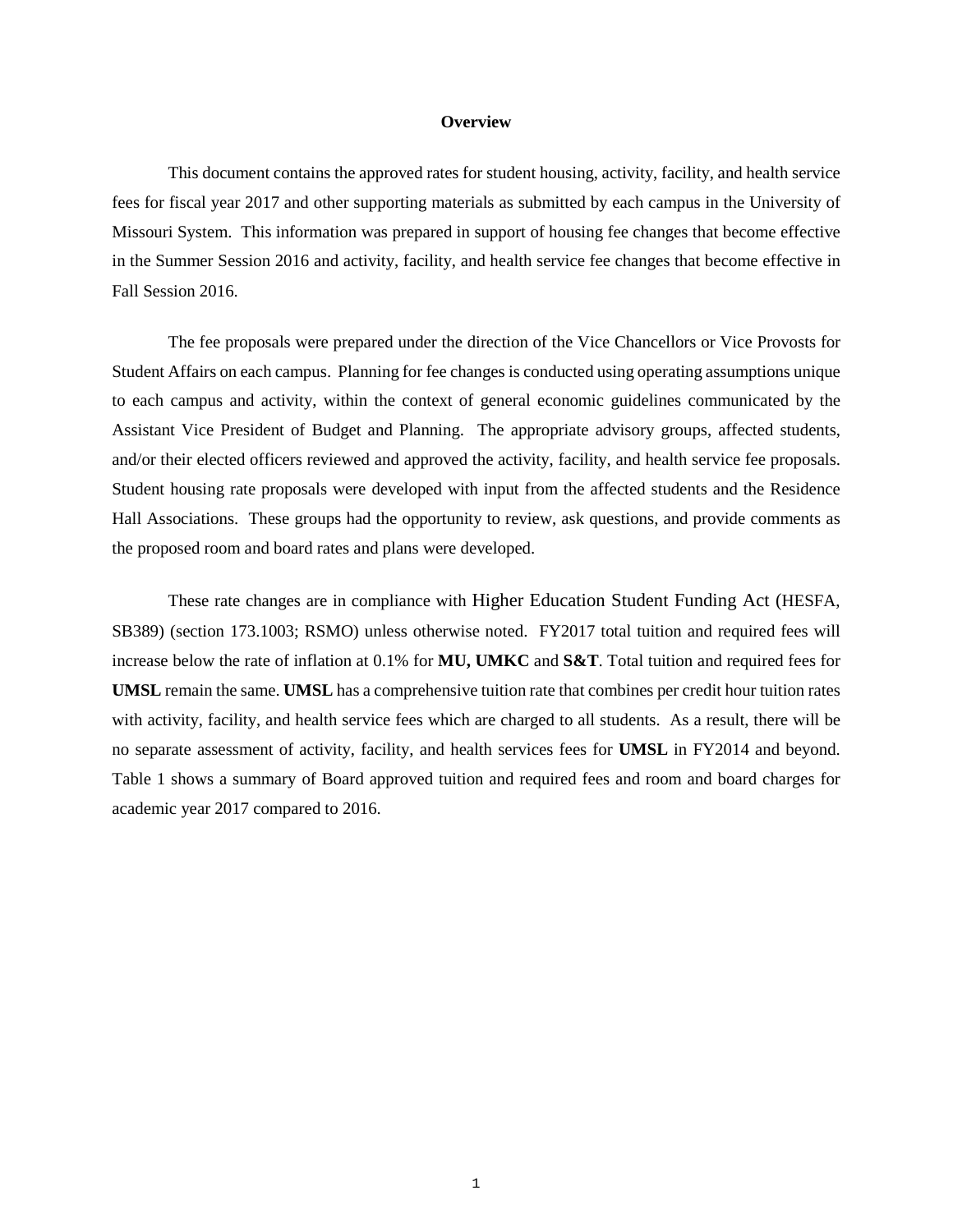**Table 1. University of Missouri Academic Year Resident Undergraduate Student Fees**

|                                                | MU       |          |          | UMKC     |          | S&T      |          | UMSL     |          |                      |                      |                      |
|------------------------------------------------|----------|----------|----------|----------|----------|----------|----------|----------|----------|----------------------|----------------------|----------------------|
|                                                |          |          | Percent  |          |          | Percent  |          |          | Percent  |                      |                      | Percent              |
|                                                | 2016     | 2017     | Increase | 2016     | 2017     | Increase | 2016     | 2017     | Increase | 2016                 | 2017                 | Increase             |
| Tuition                                        | \$8,286  | \$8,286  | 0.0%     | \$8,169  | \$8,169  | 0.0%     | \$8,286  | \$8,286  | 0.0%     | \$10,065             | \$10,065             | 0.0%                 |
| Information Technology Fee                     | 393      | 396      | 0.8%     | 411      | 414      | 0.7%     | 417      | 420      | 0.7%     | $n/a$ <sup>(3)</sup> | $n/a$ <sup>(3)</sup> | $n/a^{(3)}$          |
| Student Activity, Facility & Health Fee        | 830      | 836      | 0.6%     | 973      | 980      | 0.7%     | 917      | 923      | 0.7%     | $n/a$ <sup>(3)</sup> | $n/a$ <sup>(3)</sup> | $n/a$ <sup>(3)</sup> |
| Total Tuition and Required Fees <sup>(1)</sup> | 9,509    | 9,518    | 0.1%     | 9,553    | 9,563    | 0.1%     | 9,620    | 9,629    | 0.1%     | 10.065               | 10.065               | 0.0%                 |
| Room & Board $^{(2)}$                          | 9,370    | 9.750    | 4.1%     | 9.755    | 10.010   | 2.6%     | 9,145    | 9,355    | 2.3%     | 9.868                | 10.032               | 1.7%                 |
| Total including Room and Board                 | \$18,879 | \$19,268 | 2.1%     | \$19,308 | \$19,573 | 1.4%     | \$18,765 | \$18,984 | 1.2%     | \$19,933             | \$20,097             | 0.8%                 |

Notes:

(1) Based on required fees for a resident undergraduate student at fifteen credit hours per semester for two semesters. Excludes special course fees.

(3) UMSL will no longer be separately assessing information technology, activity, facility and health service fees. They were incorporated into the tuition rate beginning in FY2014.

### **Housing System Highlights**

#### **Room and Board Contract Rates**

Room and board charges vary across the four campuses and within each campus based on the residence facility and meal plan selected by the student. Table 2 summarizes the approved changes in the predominant room and board plans on each campus as well as showing the range of plans available. Based on the predominant room and board plan on each campus, rates increase by 4.1% at **MU**, 2.6% at **UMKC**, 2.3% at **S&T**, and 1.7% at **UMSL**. These increases are driven by various factors that impact housing and dining differently and the campus operations differently including but not limited to utility costs, debt service, food costs, labor costs, and contractual arrangements with third party vendors. Tables 2a - 2d detail the type of rooms and meal plans that are available on each campus as well as the approved rates for each plan.

<sup>(2)</sup> Predominant plan as submitted by each campus.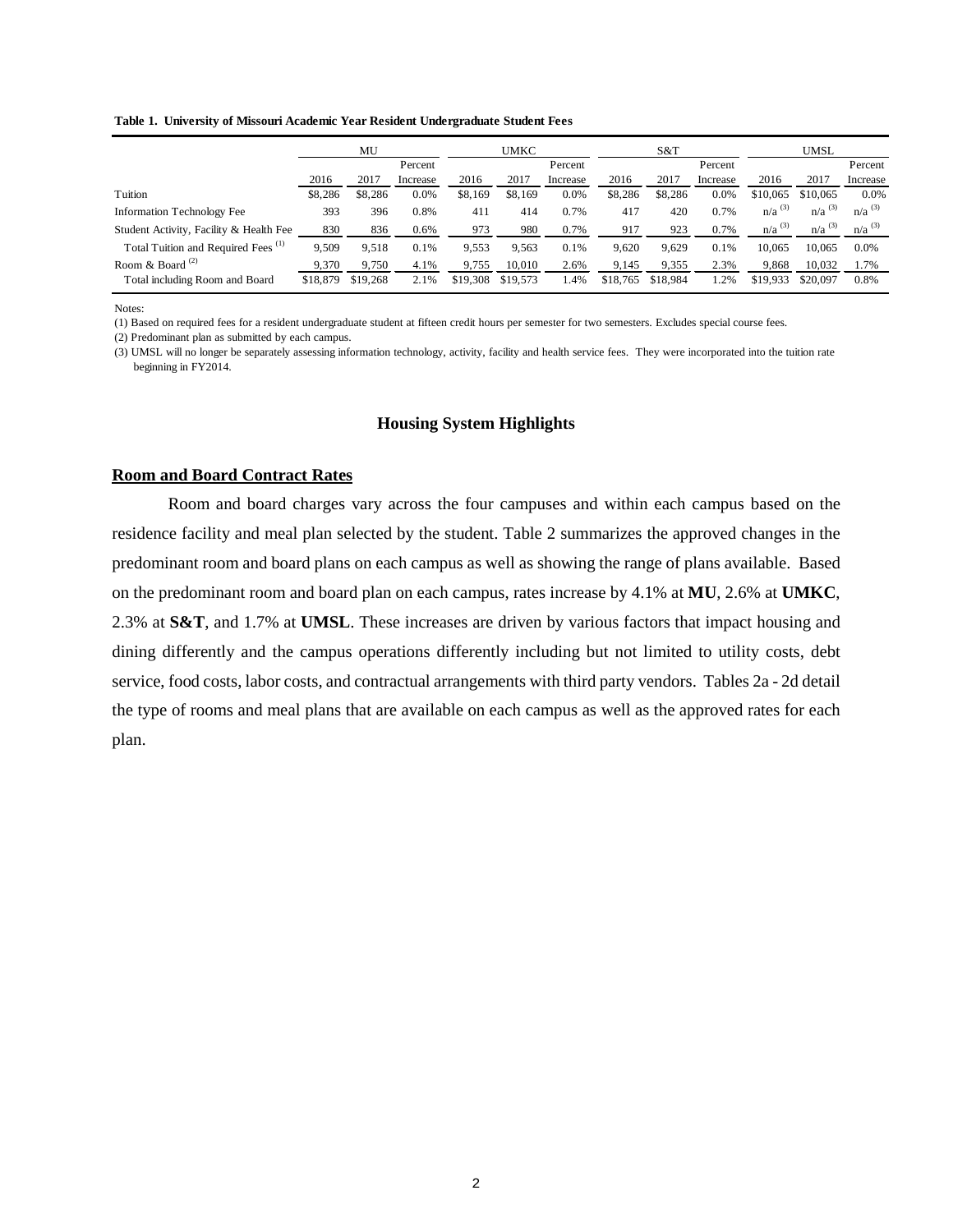|                                                     |      |         |           | MU       |                               |  |  |
|-----------------------------------------------------|------|---------|-----------|----------|-------------------------------|--|--|
| <b>Room and Board Plans</b>                         |      |         | Increase/ | Percent  |                               |  |  |
| <b>Academic Year - 2 Semesters</b>                  |      |         | FY2017    | Decrease | Change                        |  |  |
| Room and Board - Predominant Plan                   |      |         | \$9,750   | \$380    | 4.1%                          |  |  |
| Renovated traditional double room                   |      |         | 6.440     | 220      | 3.5%                          |  |  |
| Laundry Surcharge                                   |      |         | 100       | ∗<br>100 | na                            |  |  |
| 225 Meal Block per semester (roughly 14 meals/week) |      |         | 3,210     | 60       | 1.9%                          |  |  |
| Range of Plan Options                               |      |         |           |          |                               |  |  |
| <b>Housing Options</b>                              | High | \$9,230 | \$9,555   |          | Single suite open over breaks |  |  |
| <b>Housing Options</b>                              | Low  | 5.005   | 5,180     |          | Double room unrenovated       |  |  |
| Meal Plan Options                                   | High | 3,590   | 3,660     |          | 275 Meal Block per semester   |  |  |
| Meal Plan Options                                   | Low  | 2.710   | 2.760     |          | 175 Meal Block per semester   |  |  |
|                                                     |      |         |           |          |                               |  |  |

### **Table 2. Summary of Housing Contracts, Effective Beginning with the 2016 Summer Session**

*\* FY2017 Housing plans will include a laundry surcharge of \$100. Students currently pay for laundry separately.*

|                                                  |                                                    |          |           | <b>UMKC</b>        |                               |                                    |
|--------------------------------------------------|----------------------------------------------------|----------|-----------|--------------------|-------------------------------|------------------------------------|
| <b>Room and Board Plans</b>                      |                                                    |          | Increase/ | Percent            |                               |                                    |
| <b>Academic Year - 2 Semesters</b>               |                                                    | FY2016   | FY2017    | Decrease           | Change                        |                                    |
| Room and Board - Predominant Plan                |                                                    | \$9,755  | \$10,010  | \$255              | 2.6%                          |                                    |
| Traditional Double A/C                           |                                                    | 6,650    | 6,816     | 166                | 2.5%                          |                                    |
|                                                  | Meal Plan Block 180 Meal w/\$175 Flex per semester | 3,105    | 3,194     | 89                 | 2.9%                          |                                    |
| Range of Plan Options                            |                                                    |          |           |                    |                               |                                    |
| <b>Housing Options</b>                           | High                                               | \$10,032 | \$10,333  |                    | Single room apartment         |                                    |
| <b>Housing Options</b>                           | Low                                                | 6,650    | 6,816     |                    | Traditional double room A/C   |                                    |
| Meal Plan Options                                | High                                               | 3,345    | 3,441     |                    | 140 block with \$300 flex/sem |                                    |
| Meal Plan Options                                | Low                                                | 2,988    | 3,074     |                    | 12 Meal Plan - \$175 flex/sem |                                    |
|                                                  |                                                    |          |           | S&T                |                               |                                    |
| <b>Room and Board Rates</b>                      |                                                    |          |           | Increase/          | Percent                       |                                    |
| <b>Academic Year - 2 Semesters</b>               |                                                    | FY2016   | FY2017    | Decrease           | Change                        |                                    |
| Room and Board - Predominant Plan                |                                                    | \$9,145  | \$9,355   | \$210              | 2.3%                          |                                    |
| <b>Renovated Double</b>                          |                                                    | 6,165    | 6,375     | 210                | 3.4%                          |                                    |
| Meal Plan 4 - 15 Meals/Wk + DBD \$72.50-\$65/sem |                                                    | 2,980    | 2,980     | $\theta$           | 0.0%                          |                                    |
| Range of Plan Options                            |                                                    |          |           |                    |                               |                                    |
| <b>Housing Options</b>                           | High                                               | \$8,610  | \$8,875   | Double as a Single |                               |                                    |
| <b>Housing Options</b>                           | Low                                                | 5,110    | 5,215     | Double Basement    |                               |                                    |
| Meal Plan Options                                | High                                               | 3,560    | 3,560     |                    |                               | 19 Meals/Wk + DBD \$70-\$60/sem    |
| Meal Plan Options                                | Low                                                | 1,650    | 1,780     |                    |                               | 5 Meals/Wk +DBD \$167.50-\$150/sem |
|                                                  |                                                    |          |           | <b>UMSL</b>        |                               |                                    |
| <b>Room and Board Plans</b>                      |                                                    |          |           | Increase/          | Percent                       |                                    |
| <b>Academic Year - 2 Semesters</b>               |                                                    | FY2016   | FY2017    | Decrease           | Change                        |                                    |
| Room and Board - Predominant Plan                |                                                    | \$9,868  | \$10,032  | \$164              | 1.7%                          |                                    |
| Single Room                                      |                                                    | 6,590    | 6,660     | 70                 | 1.1%                          |                                    |
| 100 Block Meals - DBD \$350/sem                  |                                                    | 3,278    | 3,372     | 94                 | 2.9%                          |                                    |
| Range of Plan Options                            |                                                    |          |           |                    |                               |                                    |
| <b>Housing Options</b>                           | High                                               | \$6,590  | \$6,660   | Oak Hall Single    |                               |                                    |
| <b>Housing Options</b>                           | Low                                                | 4,450    | 4,500     |                    | Villa Hall Small Single       |                                    |
| Meal Plan Options                                | High                                               | 3,772    | 3,880     |                    |                               | 200 Block Meals - DBD \$150/sem    |
| Meal Plan Options                                | Low                                                | 3,278    | 3,372     |                    |                               | 100 Block Meals - DBD \$350/sem    |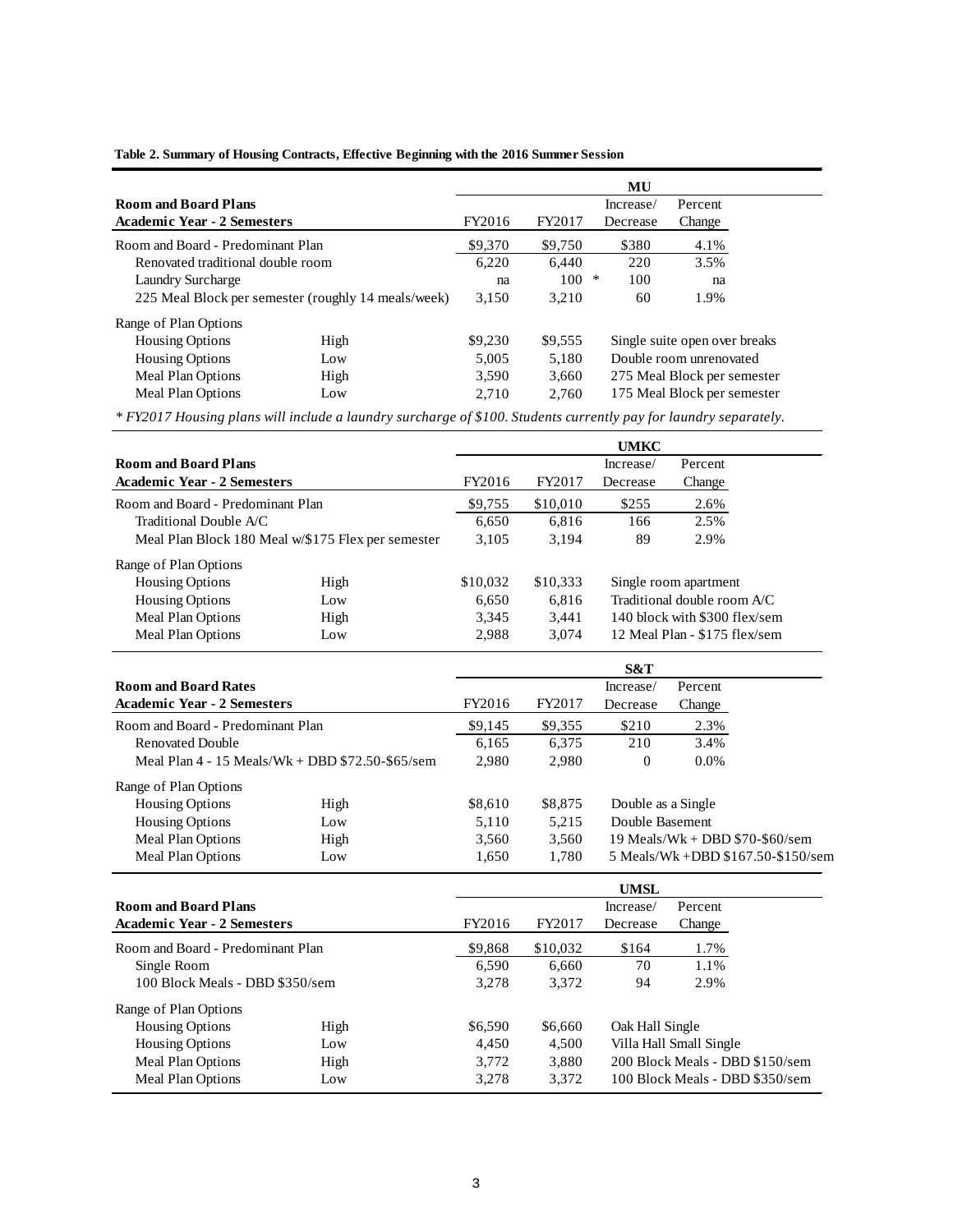• At **MU,** the proposed predominant room and board plan will cost \$9,750 per academic year for FY2017 and consist of a renovated traditional double room and a dining plan that provides 225 meals per semester (roughly 14 meals per week) plus unlimited laundry services. There are a wide variety of accommodations and housing facilities to choose from. Housing rates for FY2017 range from a high of \$9,555 per academic year for a single suite open over breaks to a low of \$5,180 for an un-renovated traditional double room. Students choose their own housing assignments and demand is highest for the more expensive options even though lower cost options exist. Three different dining plans are available for students that live on-campus in residence halls and range from a high of \$3,660 per academic year for 275 meals per semester to a low of \$2,760 for 175 meals per semester. Students living on extended campus and off campus have a fourth option of a Mizzou Block 125 + \$450 Prepaid E.Z. Charge.

At the request of the Residence Halls Association (the student government for all residence hall students), Residential Life is exploring an option in the upcoming laundry vendor selection process wherein laundry services would be included in the room rate, i.e. no charge for individual transactions. However, the exact cost and subsequent surcharge for this included service will not be determined until vendor selection process is completed in spring 2016. The estimated laundry surcharge of \$100/student per year is included in the combined housing and dining rates.

If approved, the combined room and board contract rate for the predominant plan would increase by \$380 or 4.1% for the academic year. This includes a 3.5% increase for housing, a 1.9% increase for the meal plan, and the new \$100 laundry surcharge. Currently students pay for laundry services outside of their housing contracts. The requested increase excluding this proposed laundry services surcharge is \$280 per year or 3%.

A key factor in funding the MU Strategic Operating Plan is to attract and retain students. Safe, attractive, and modernized housing facilities significantly aid in the recruitment of new students to MU. Housing rates support MU's nationally-recognized living and learning programs which have significantly increased students' academic achievement, retention, and graduation for many years. Housing rates also reflect the required financial commitment to the comprehensive Residential Life Master Plan. Since 2004, 12 new halls have been constructed and 11 halls have been renovated for a total of more than 5,500 beds. Brooks Hall is currently under construction and will open in the fall of 2016 (FY2017).

In an effort to keep rates as low as possible, Residential Life and Campus Dining Services continue to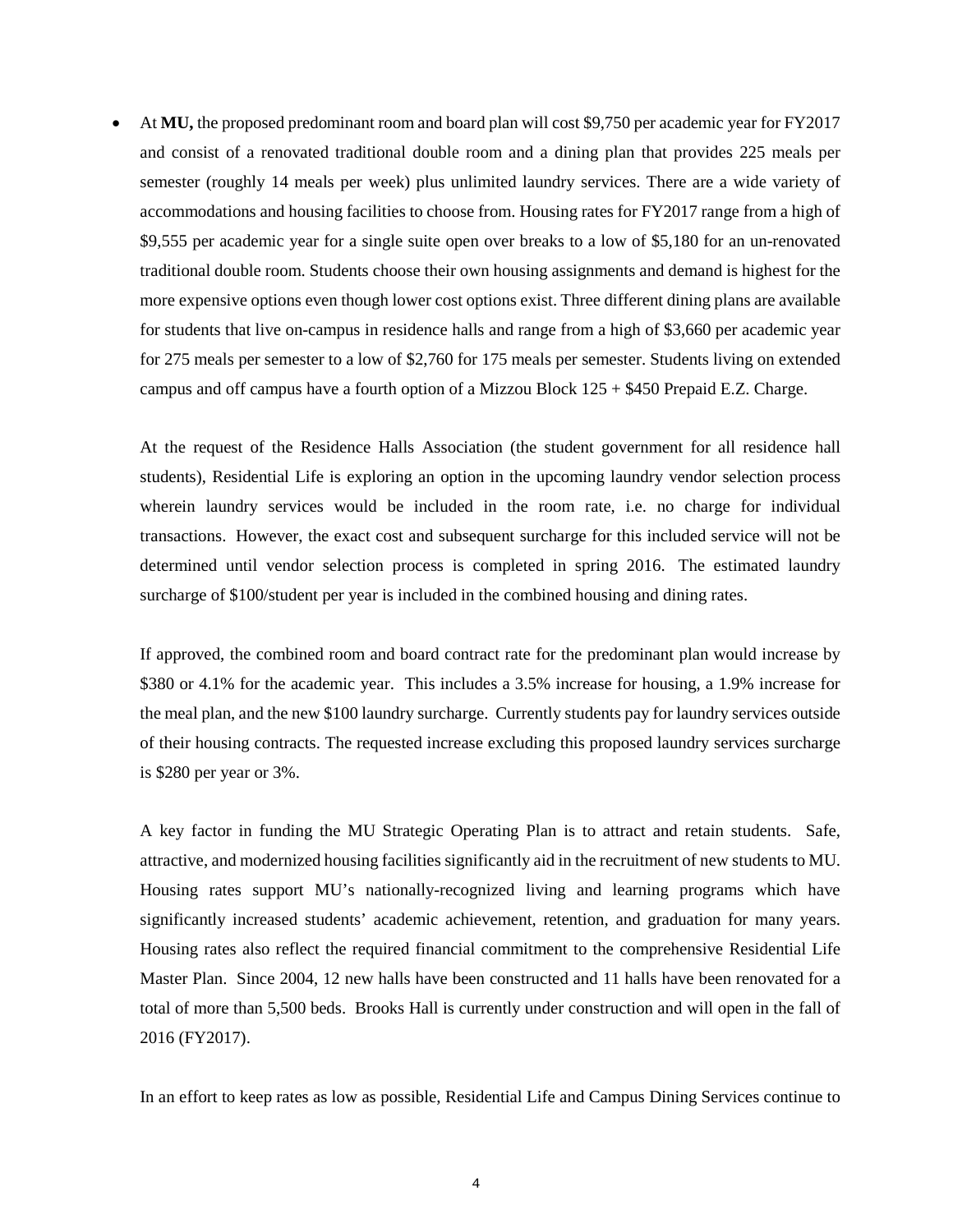look for efficiencies and opportunities to reduce costs. For example, dining plan rates are proposed to increase only 1.9% even though food and labor costs, the primary costs for Campus Dining Services, are expected to increase more than 4%. The difference is offset by additional revenue from more students living on campus and increased sales at the MU Student Center and other retail locations. In addition, cost reduction efforts such as more effective application of inventory management software; product, menu, and service adjustments, savings from vendor contracts, and decreased one-time costs for repair and maintenance of facilities and equipment help keep dining costs down. Various costcontainment efforts in Residential Life have resulted in nearly static or reduced expenses in most areas beyond compensation, debt service (related to new construction within the Residential Life Master Plan), and utilities. Strategic investments in more energy-efficient appliances continue to be essential to address increasing utility rates. In addition, changes in cleaning methods and equipment and inventory management have reduced cleaning times and use of cleaning chemicals while maintaining or improving cleanliness standards. Residential Life continues to spend less on postage and printing due to their use of electronic and social media to communicate and less on computer purchases due to their continued efforts to recycle equipment within the department to lower demand/less critical applications versus purchase of new equipment. Residential Life is also expanding efforts to increase revenue during the spring and summer months. While residence halls and apartments have been operating at nearly 100% of capacity at the start of the academic year, Residential Life will be more aggressively marketing spring semester move-in to new students enrolling at MU that semester, as well as students returning from Study Abroad, exchange, or other programs. Finally, with newer/renovated facilities, Residential Life has been actively courting more summer camps and conferences to utilize facilities during summer months to increase revenues that generate more than \$1 million dollars annually.

Graduate and family student apartments rates will increase approximately 2% depending on facility and room type, but will remain well below market rate.

• The predominant room and board plan at **UMKC** for FY2017 will cost \$10,010 per academic year and consists of a traditional double room and a 180 block meal plan with \$175 in Flex cash per semester. This is an increase of 2.6% over FY2016. Room rates for regular academic year will increase from 2.5%-3.0%. Room rates vary by type of room ranging from a high of \$10,333 for a single apartment to a low of \$6,816 for a traditional double room. Starting FY2017 (summer 2016), summer rates will be based on the academic year daily rate which is determined by the corresponding academic year rate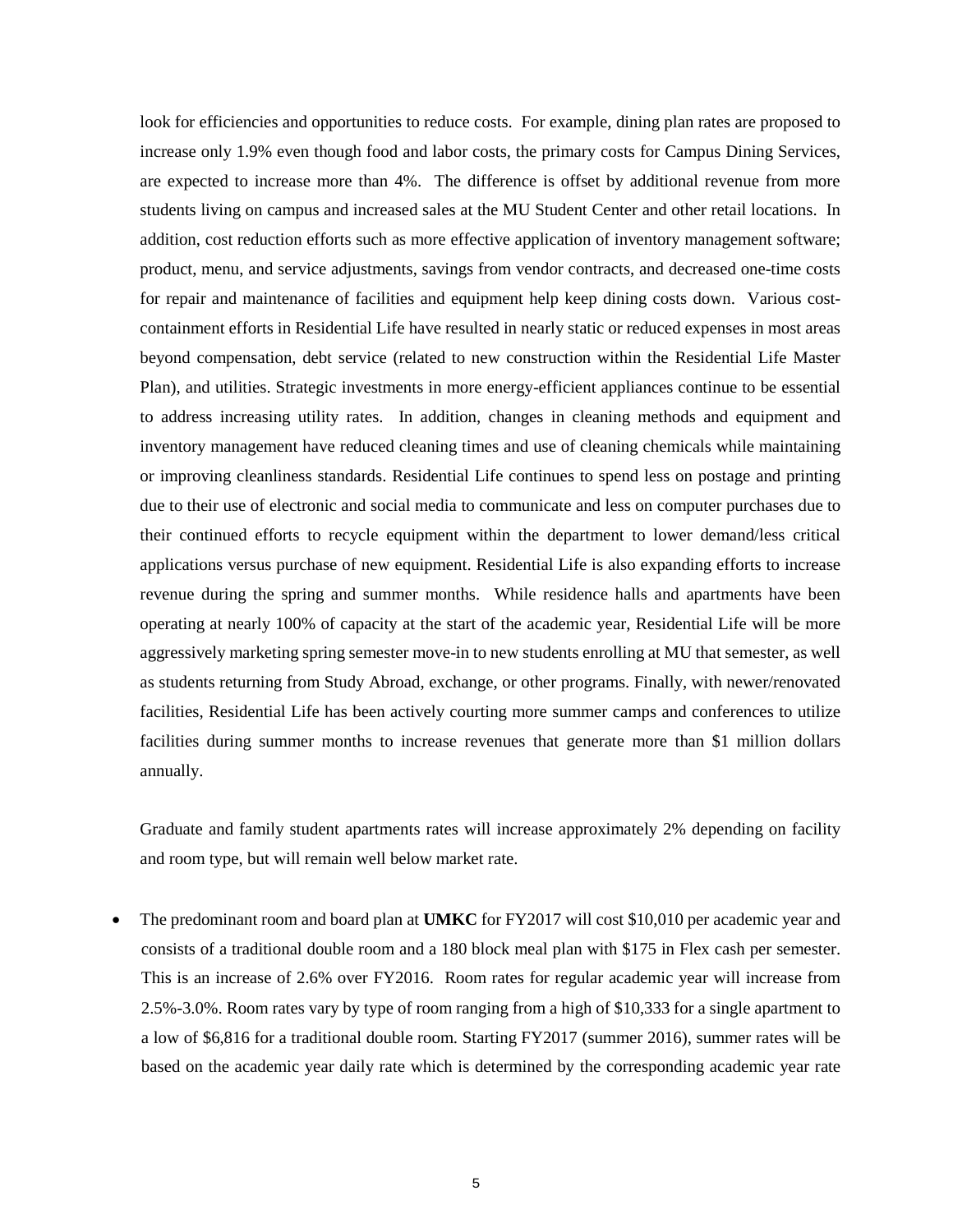divided by check in/out dates in the academic year. The standard summer term (57 days) will be computed based on the daily rate.

UMKC food service is outsourced to a third party vendor. Meal plan rates will increase by 2.9% per adjustment clauses in the third party contract. Five different meal plans are available ranging from a high of \$3,441 per academic year for a 140 meal block with \$300 in Flex cash per semester to a low of \$3,074 for 12 meals per week with \$175 in Flex cash per semester.

• In FY2017, **Missouri S&T**'s leased residence facilities including North Pine, Rollamo, and Sands will no longer be under contract resulting in a decrease of 285 beds. A new residence facility, University Commons will open in August 2016 with an increase of 448 beds. The net change of the residence hall capacity is an increase of 163 beds.

The predominant room and board plan at **Missouri S&T** for FY2017 will cost \$9,355 per academic year and consists of a renovated double room and 15 meals per week plus \$65 declining balance dollars per semester. The increase in the predominant room and board plan at Missouri S&T is 2.3% or \$210 for the academic year. Housing rate increases range from 2.1% to 3.6% for residence halls and 4.6% for Miner Village apartments. Room rates range from a high of \$8,875 for a double as a single suite, to a low of \$5,215 for a double basement room.

Seven different meal plans are available ranging from a high of \$3,560 for 19 meals per week with \$60 declining balance per semester to a low of \$1,780 for five meals per week with \$150 declining balance per semester. The cost of most meal plans, including the predominate plan, remain the same, with a small decrease in the declining balance amount ranging from \$0 to \$25 depending on the plan. The rate for Meal Plan 2, a 300 meal block plus \$110 declining balance, will decrease by 8.4% and a \$10 decrease in the declining balance amount. Meal Plan 7, five meals per week plus \$167.50 declining balance per semester, will increase by 7.9% and the declining balance decreases by \$17.50. Missouri S&T uses a third party vendor for dining services.

• The predominant room and board plan at **UMSL** for FY2017 will increase 1.7% or \$164 and will cost \$10,032 per academic year. The predominant plan consists of a single room in Oak Hall and a 100 block meal plan plus \$350 declining balance dollars per semester.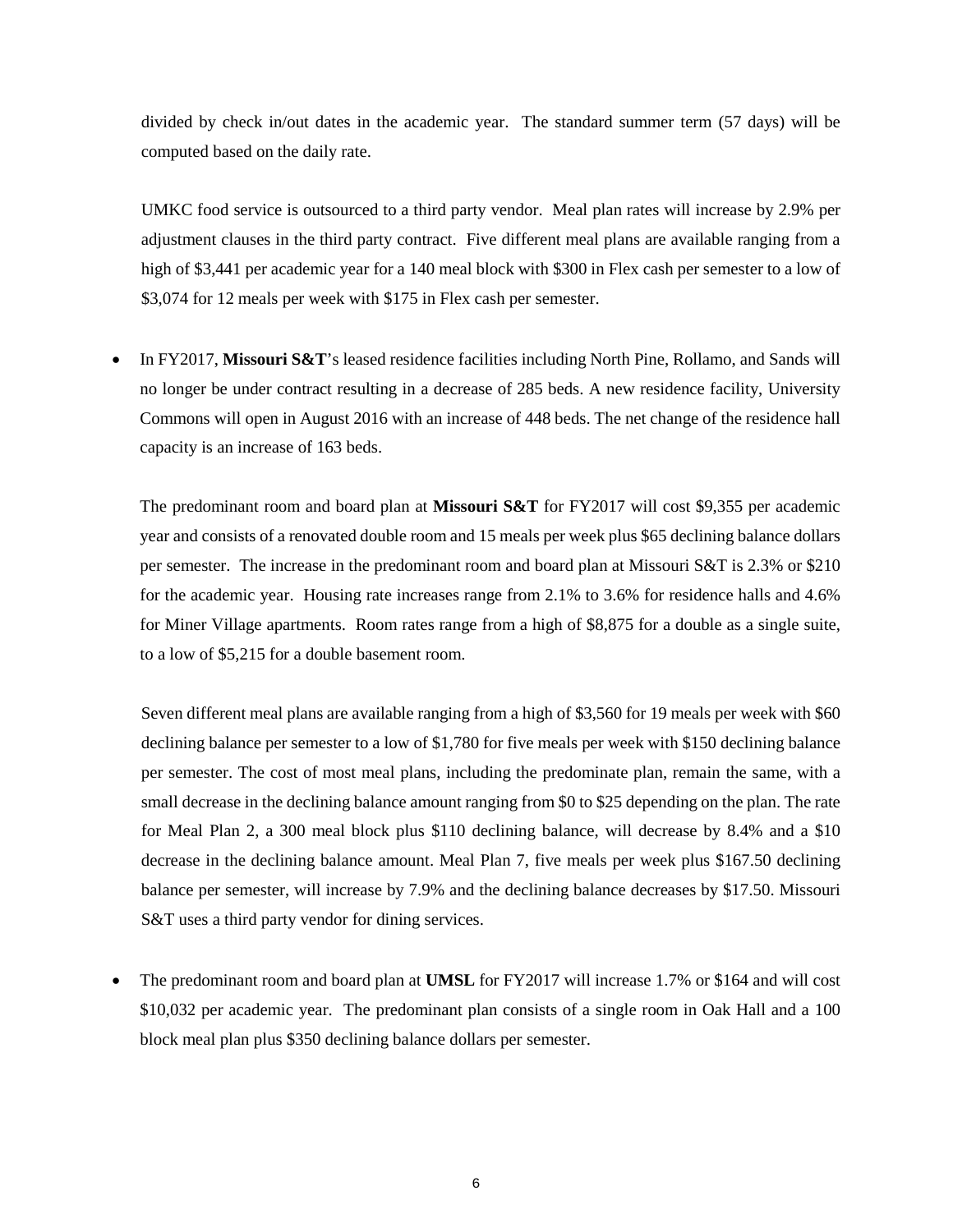Housing rate increases range from 0.8% to 1.1% for FY2017. Rates for LeGras Hall will remain unchanged. Housing options range from a high of \$6,660 for a single room in Oak Hall to a low of \$4,500 for a small single room in Villa Hall.

UMSL's meal plans are contracted with a third party food service provider. Four meal plans are offered and range from a low of \$3,372 per academic year for a 100 meal block with a \$350 declining balance per semester to a high of \$3,880 for a 200 meal block with a \$150 declining balance per semester. Meal plan costs will increase by 2.9%.

## **Family Housing**

The increases in rates for family student housing are 1.1% to 2.3% at MU. UMSL's rates will remain unchanged for the FY2017 academic year. UMKC and S&T do not offer family housing.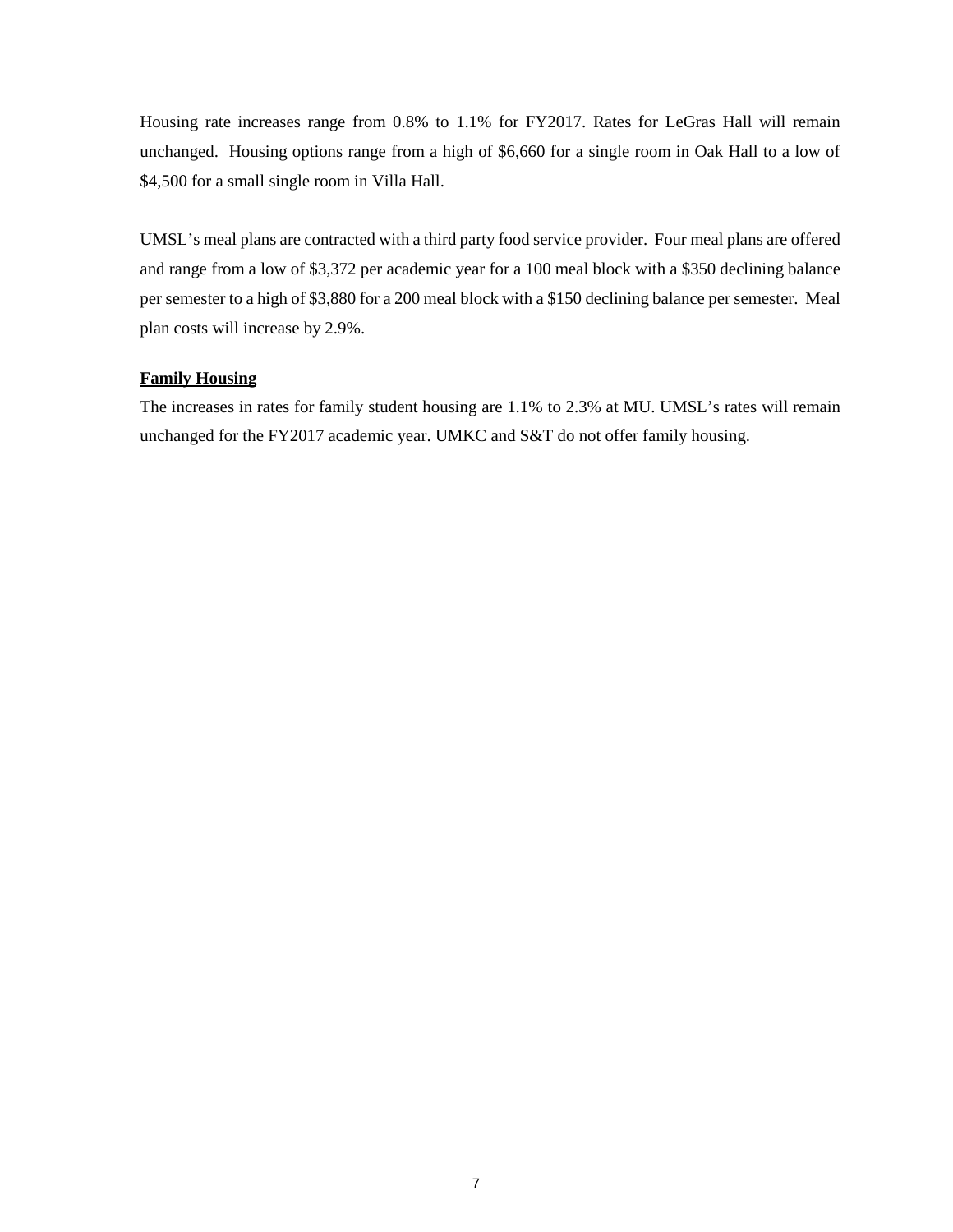| <b>Room and Board Plans</b>                 |         |         | Increase/ | Percent |
|---------------------------------------------|---------|---------|-----------|---------|
| <b>Academic Year - 2 Semesters</b>          | FY2016  | FY2017  | Decrease  | Change  |
| <b>Predominant Plan</b>                     |         |         |           |         |
| Room and Board                              | \$9,370 | \$9,750 | \$380     | 4.1%    |
| Renovated traditional double room           | 6,220   | 6,440   | 220       | 3.5%    |
| <b>Laundry Surcharge</b>                    | na      | 100     | 100       | na      |
| 225 Meal Block per semester                 | 3,150   | 3,210   | 60        | 1.9%    |
| <b>Meal Plans Options</b>                   |         |         |           |         |
| Regular Academic Year (Two Semesters)       |         |         |           |         |
| 275 Meal Block per semester                 | \$3,590 | \$3,660 | \$70      | 1.9%    |
| 225 Meal Block per semester                 | 3,150   | 3,210   | 60        | 1.9%    |
| 175 Meal Block per semester                 | 2,710   | 2,760   | 50        | 1.8%    |
| 125 Meal Block per semester including \$450 | 2,710   | 2,760   | 50        | 1.8%    |
| prepaid EZ charge                           |         |         |           |         |
| Summer Session (Eight Weeks)                |         |         |           |         |
| 140 Meal Block per semester                 | \$915   | \$935   | \$20      | 2.2%    |
| 114 Meal Block per semester                 | 800     | 815     | 15        | 1.9%    |
| 88 Meal Block per semester                  | 685     | 695     | 10        | 1.5%    |

## **Table 2a. MU, Approved Changes in Housing & Dining Contract Rates Effective Beginning with the 2016 Summer Session**

**Laundry surcharge** na  $\frac{100}{100}$  na  $\frac{100}{100}$  na *Residential Life is exploring an option in the upcoming laundry vendor selection process wherein laundry services would be included in the room rate. The laundry surcharge is estimated to be \$100/student per year in FY2017. Currently residents pay for laundry outside of their housing contracts.*

### **Housing Options \*\***

Regular Academic Year (Two Semesters)

| Suite Style             |         |         |       |      |
|-------------------------|---------|---------|-------|------|
| Semi-Suite Single       | \$8,985 | \$9,300 | \$315 | 3.5% |
| Single w/bath           | 8,985   | 9,300   | 315   | 3.5% |
| Suite Single            | 8,985   | 9,300   | 315   | 3.5% |
| Single (traditional)    | 7,875   | 8,150   | 275   | 3.5% |
| Double                  | 7,380   | 7,640   | 260   | 3.5% |
| Double (traditional)    | 6,220   | 6,440   | 220   | 3.5% |
| Semi-Suite Double       | 7,380   | 7,640   | 260   | 3.5% |
| Suite Double            | 7,880   | 8,155   | 275   | 3.5% |
| <b>Extended Campus</b>  | 6,830   | 7,070   | 240   | 3.5% |
| Renovated Traditional   |         |         |       |      |
| Single                  | \$7,875 | \$8,150 | \$275 | 3.5% |
| Double                  | 6,220   | 6,440   | 220   | 3.5% |
| Unrenovated Traditional |         |         |       |      |
| Single (Lathrop, Laws)  | \$6,660 | \$6,895 | \$235 | 3.5% |
| Double (Lathrop, Laws)  | 5,005   | 5,180   | 175   | 3.5% |
|                         |         |         |       |      |

*\*\* Rooms open over breaks cost \$255 more per year.*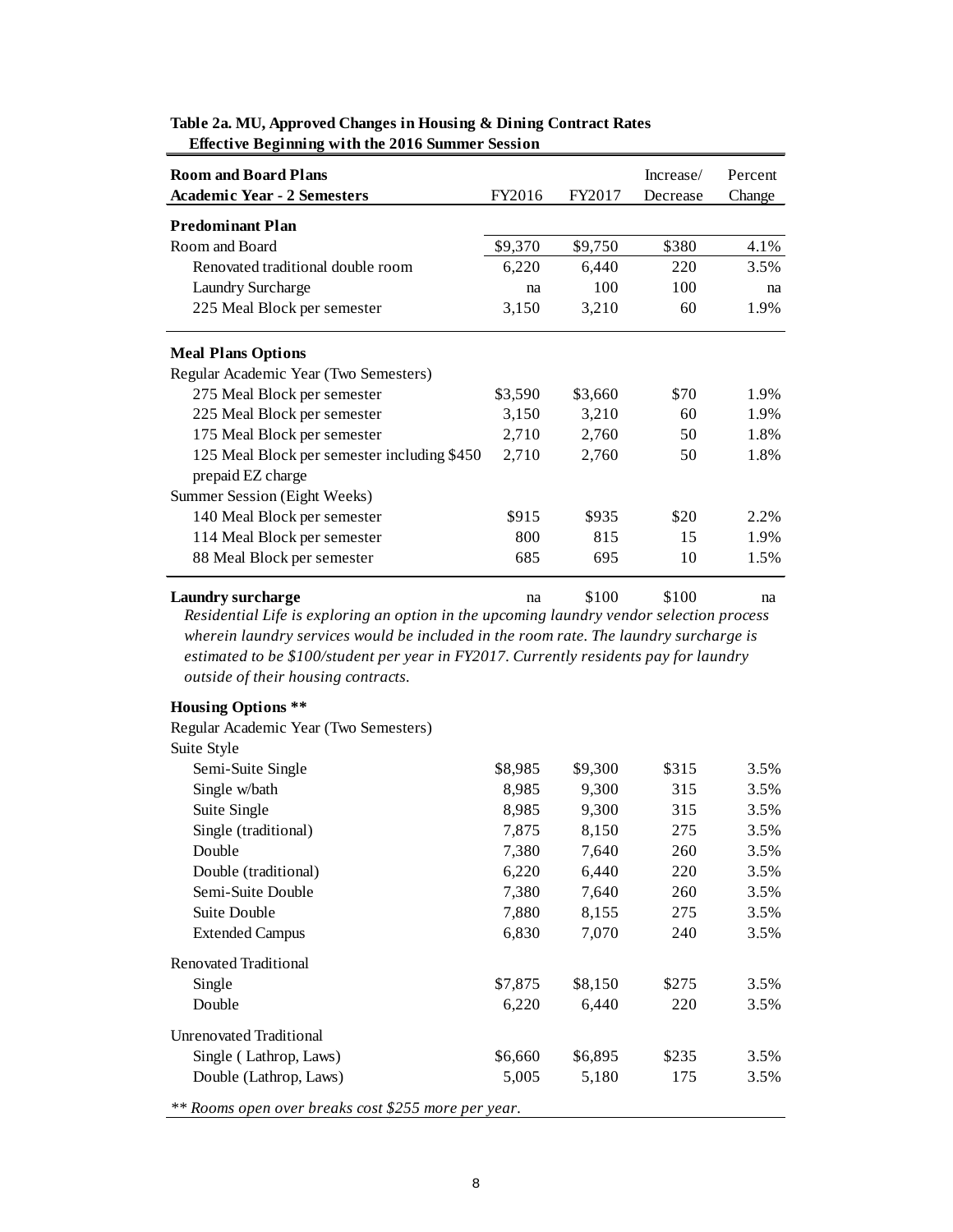| <b>Room and Board Plans (continued)</b>   |         |         | Increase/ | Percent |
|-------------------------------------------|---------|---------|-----------|---------|
| <b>Summer Session (Eight Weeks)</b>       | FY2016  | FY2017  | Decrease  | Change  |
|                                           |         |         |           |         |
| Single                                    | \$1,615 | \$1,670 | \$55      | 3.4%    |
| Double                                    | 1,150   | 1,190   | 40        | 3.5%    |
|                                           |         |         |           |         |
|                                           |         |         | Increase/ | Percent |
| <b>Family Student Housing (Per Month)</b> | FY2016  | FY2017  | Decrease  | Change  |
|                                           |         |         |           |         |
| University Heights                        |         |         |           |         |
| 1 Bedroom (Basic)                         | \$455   | \$460   | \$5       | 1.1%    |
| 2 Bedroom (Basic)                         | 535     | 545     | 10        | 1.9%    |
| 2 Bedroom (Renov.)                        | 625     | 640     | 15        | 2.4%    |
| Manor House Apartments                    |         |         |           |         |
| 1 Bedroom Efficiency                      | \$520   | \$530   | \$10      | 1.9%    |
| 1 Bedroom                                 | 610     | 620     | 10        | 1.6%    |
| 2 Bedroom                                 | 740     | 755     | 15        | 2.0%    |
| <b>Tara Apartments</b>                    |         |         |           |         |
| 1 Bedroom (Basic)                         | \$560   | \$570   | \$10      | 1.8%    |
| 1 Bedroom (Basic with Laundry)            | 600     | 610     | 10        | 1.7%    |
| 2 Bedroom (Basic)                         | 605     | 615     | 10        | 1.7%    |
| 2 Bedroom (Basic with Laundry)            | 620     | 630     | 10        | 1.6%    |
| 2 Bedroom (Large)                         | 640     | 655     | 15        | 2.3%    |
| 2 Bedroom (Large with Laundry)            | 680     | 695     | 15        | 2.2%    |
|                                           |         |         |           |         |

# **MU Changes in Housing & Dining Contract Rates (continued)**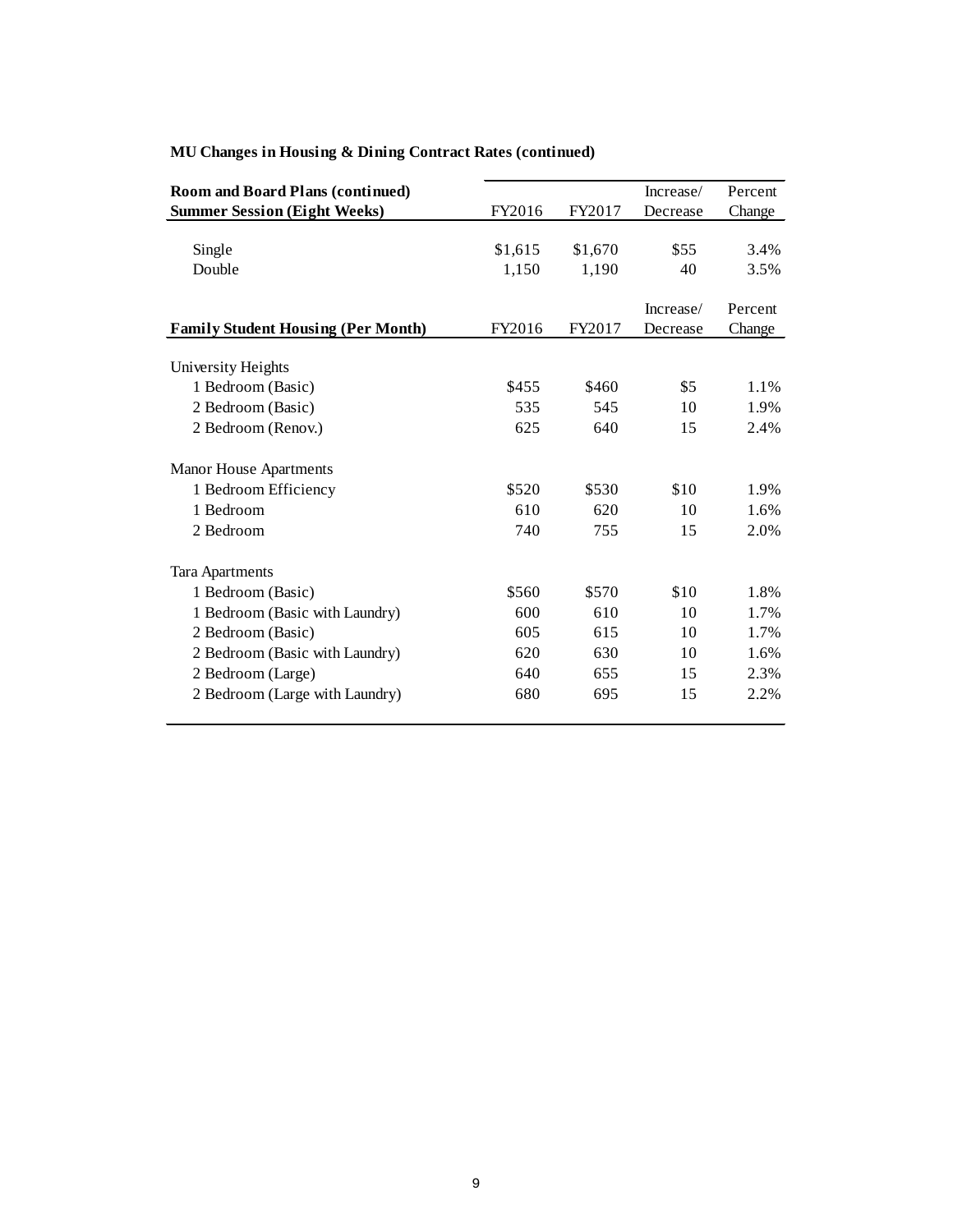**Effective Beginning with the 2016 Summer Session**

| <b>Room and Board Plans</b>                    |         |          | Increase/ | Percent |
|------------------------------------------------|---------|----------|-----------|---------|
| <b>Academic Year - 2 Semesters</b>             | FY2016  | FY2017   | Decrease  | Change  |
|                                                |         |          |           |         |
| <b>Predominant Plan</b>                        |         |          |           |         |
| Room and Board                                 | \$9,755 | \$10,010 | \$255     | 2.6%    |
| Traditional Double - A/C                       | 6,650   | 6,816    | 166       | 2.5%    |
| Meal Plan Block 180 Meal w/\$175 Flex per sem  | 3,105   | 3,194    | 89        | 2.9%    |
|                                                |         |          |           |         |
| <b>Meal Plans Defined</b>                      |         |          |           |         |
| Meal Plan $1 - 15$ meal - $w/\$125$ Flex/sem   | \$3,122 | \$3,212  | \$90      | 2.9%    |
| Meal Plan $2 - 12$ meal - w/\$175 Flex/sem     | 2.988   | 3,074    | 86        | 2.9%    |
| Meal Plan 3 - 180 Block Meal w/ \$175 Flex/sem | 3,105   | 3,194    | 89        | 2.9%    |
| Meal Plan 4 - 160 Block Meal w/\$200 Flex/sem  | 3,105   | 3,194    | 89        | 2.9%    |
| Meal Plan 5 - 140 Block Meal w/\$300 Flex/sem  | 3,345   | 3,441    | 96        | 2.9%    |

## **Housing Options - Regular Academic Year (Two Semesters)**

| Johnson Hall            |         |         |       |      |
|-------------------------|---------|---------|-------|------|
| Double $A/C$            | \$6,650 | \$6,816 | \$166 | 2.5% |
| Single Private Bath A/C | 8,406   | 8,616   | 210   | 2.5% |
| Single Shared Bath A/C  | 8,222   | 8,428   | 206   | 2.5% |
| <b>Oak Street East</b>  |         |         |       |      |
| Double $A/C$            | \$6,650 | \$6,816 | \$166 | 2.5% |
| Single Private Bath A/C | 8,406   | 8,616   | 210   | 2.5% |
| Single Shared Bath A/C  | 8,222   | 8,428   | 206   | 2.5% |
| Oak Place Apts          |         |         |       |      |
| Quad Apt                | \$7,824 | \$8,059 | \$235 | 3.0% |
| Double Apt              | 9,082   | 9.354   | 272   | 3.0% |
| Single Apt              | 10,020  | 10,320  | 301   | 3.0% |
| Hospital Hill Apts      |         |         |       |      |
| <b>Quad Apts</b>        | \$7,972 | \$8,211 | \$239 | 3.0% |
| Double Apt              | 9,085   | 9,357   | 273   | 3.0% |
| Single Apt              | 10,032  | 10,333  | 301   | 3.0% |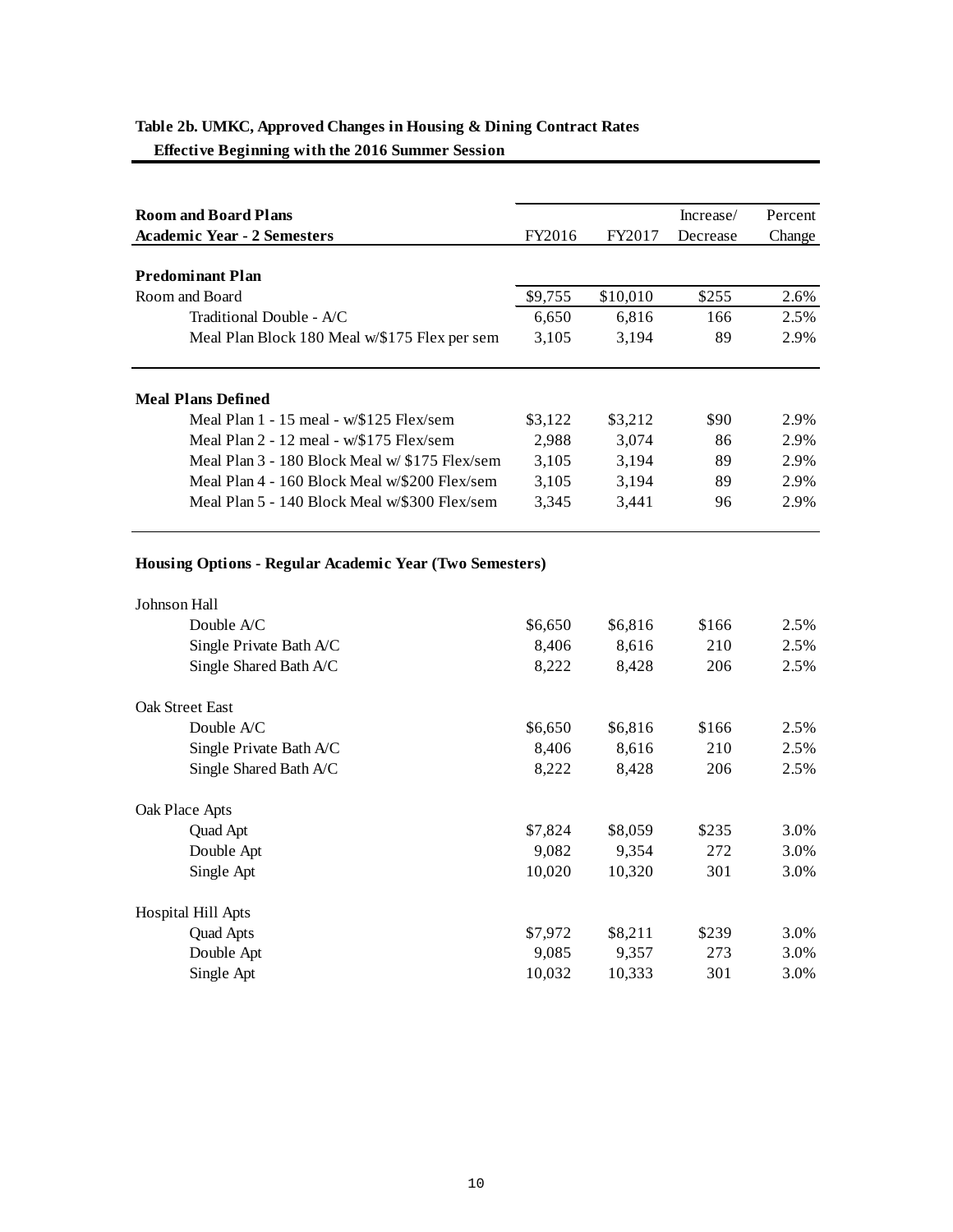|                             |         |         | Increase/ | Percent   |
|-----------------------------|---------|---------|-----------|-----------|
| <b>Summer Session</b>       | FY2016  | FY2017  | Decrease  | Change    |
| Oak Street East - Room Only |         |         |           |           |
| Double $A/C$                | \$1,798 | \$1,619 | (\$179)   | $-10.0\%$ |
| Single Private Bath A/C     | n/a     | 2,046   | n/a       | n/a       |
| Single Shared Bath A/C      | 1,467   | 2,002   | 535       | 36.4%     |
| Johnson Hall - Room Only    |         |         |           |           |
| Double $A/C$                | \$1,798 | \$1,619 | (\$179)   | $-10.0\%$ |
| Single Private Bath A/C     | 1,467   | 2,046   | 579       | 39.5%     |
| Single Shared Bath A/C      | n/a     | 2,002   | n/a       | n/a       |
| Oak Place Apts              |         |         |           |           |
| Quad Apt                    | \$1,475 | \$1,708 | \$233     | 15.8%     |
| Double Apt                  | 1,712   | 1,982   | 270       | 15.8%     |
| Single Apt                  | 1,910   | 2,187   | 277       | 14.5%     |
| Hospital Hill Apts          |         |         |           |           |
| Quad Apt                    | \$1,594 | \$1,740 | \$146     | 9.2%      |
| Double Apt                  | 1,800   | 1,983   | 183       | 10.2%     |
| Single Apt                  | 2,006   | 2,190   | 184       | 9.2%      |

# **UMKC Changes in Housing & Dining Contract Rates (continued)**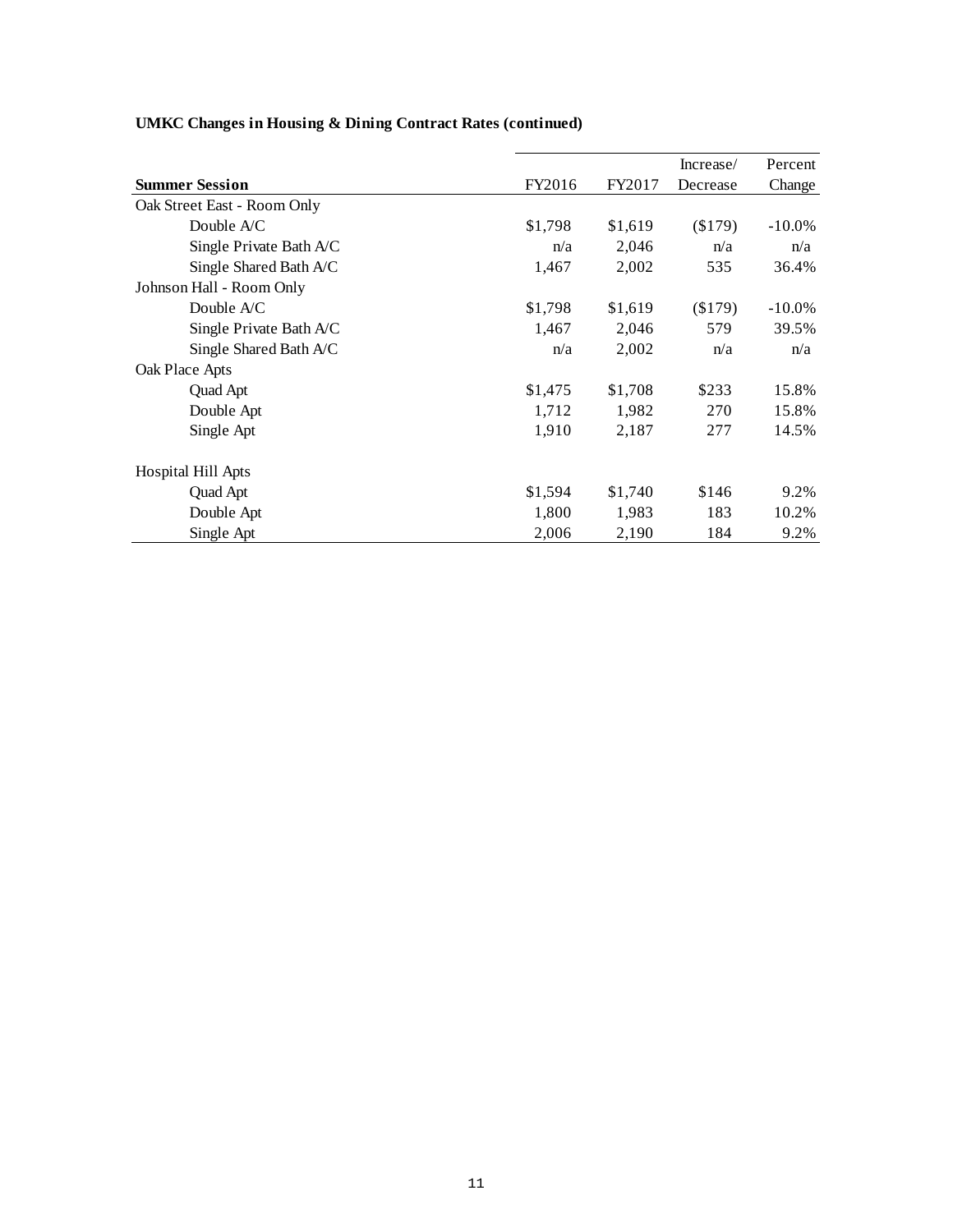| <b>Room and Board Rates</b>                             |         |         | Increase/        | Percent |
|---------------------------------------------------------|---------|---------|------------------|---------|
| <b>Academic Year - 2 Semesters</b>                      | FY2016  | FY2017  | Decrease         | Change  |
| <b>Predominant Plan</b>                                 |         |         |                  |         |
| Room and Board                                          | \$9,145 | \$9,355 | \$210            | 2.3%    |
| Thomas Jefferson North Renovated Double                 | 6,165   | 6,375   | 210              | 3.4%    |
| Meal Plan $4$ 15 Meals/Wk + DBD $$72.50-\$65/\$$ em     | 2,980   | 2,980   | $\mathbf{0}$     | 0.0%    |
| <b>Meal Plans Defined</b>                               |         |         |                  |         |
| Meal Plan 1 \$1805 Declining Balance Dollars (DBD)      | \$2,750 | \$2,750 | \$0              | $0.0\%$ |
| Meal Plan 2 300 Meal Block + DBD \$110-\$100/sem        | 3,165   | 2,900   | (265)            | $-8.4%$ |
| Meal Plan $3$ 19 Meals/Wk + DBD $$70-\$60$ /sem         | 3,560   | 3,560   | $\boldsymbol{0}$ | 0.0%    |
| Meal Plan $4$ 15 Meals/Wk + DBD $$72.50-\$65/\$$ em     | 2,980   | 2,980   | $\theta$         | 0.0%    |
| Meal Plan 5 12 Meals/Wk + DBD \$167.50-\$150/sem        | 2,900   | 2,900   | $\theta$         | 0.0%    |
| Meal Plan $6$ 10 Meals/Wk + DBD \$225-\$200/sem         | 2,900   | 2,900   | $\Omega$         | 0.0%    |
| Meal Plan 7 5 Meals/Wk + DBD $$167.50-\$150$ /sem       | 1,650   | 1,780   | 130              | 7.9%    |
| Housing Options - Regular Academic Year (Two Semesters) |         |         |                  |         |
| Farrar Hall Co-op                                       |         |         |                  |         |
| Double                                                  | \$6,245 | \$6,375 | \$130            | 2.1%    |
| Single                                                  | 7,710   | 7,870   | 160              | 2.1%    |
| Double Basement                                         | 5,110   | 5,215   | 105              | 2.1%    |
| <b>Residential College Suites</b>                       |         |         |                  |         |
| Double                                                  | \$7,085 | \$7,305 | \$220            | 3.1%    |
| Single                                                  | 8,465   | 8,725   | 260              | 3.1%    |
| Single in Triple Suite                                  | 7,755   | n/a     | n/a              | n/a     |
| Double Deluxe                                           | 7,660   | 7,895   | 235              | 3.1%    |
| Double as a Single                                      | 8,610   | 8,875   | 265              | 3.1%    |
| Thomas Jefferson North                                  |         |         |                  |         |
| Double Room                                             | \$6,165 | \$6,375 | \$210            | 3.4%    |
| Single Room                                             | 7,595   | 7,870   | 275              | 3.6%    |
| Thomas Jefferson South                                  |         |         |                  |         |
| Double Room                                             | \$6,285 | \$6,510 | \$225            | 3.6%    |
| Large Double Room                                       | 6,500   | 6,735   | 235              | 3.6%    |
| Single Room                                             | 7,735   | 8,015   | 280              | 3.6%    |
| Miner Village Apartments                                |         |         |                  |         |
| 4 Bedroom Apartments                                    | \$7,050 | \$7,375 | \$325            | 4.6%    |
| 2 Bedroom Apartments                                    | 7,585   | 7,935   | 350              | 4.6%    |
| North Pine (1)                                          |         |         |                  |         |
| 2 BR Apt Double                                         | \$6,490 | n/a     | n/a              | n/a     |
| 2 BR Apt Single                                         | 7,550   | n/a     | n/a              | n/a     |
| 3 BR Apt Single                                         | 7,550   | n/a     | n/a              | n/a     |
| 2 BR Townhouse Dbl                                      | 6,490   | n/a     | n/a              | n/a     |
| 2 BR Townhouse Sgl                                      | 7,550   | n/a     | n/a              | n/a     |
| <b>Efficiency Single</b>                                | 6,490   | n/a     | n/a              | n/a     |

## **Table 2c. Missouri S&T, Approved Changes in Housing & Dining Contract Rates**

 **Effective Beginning with the 2016 Summer Session**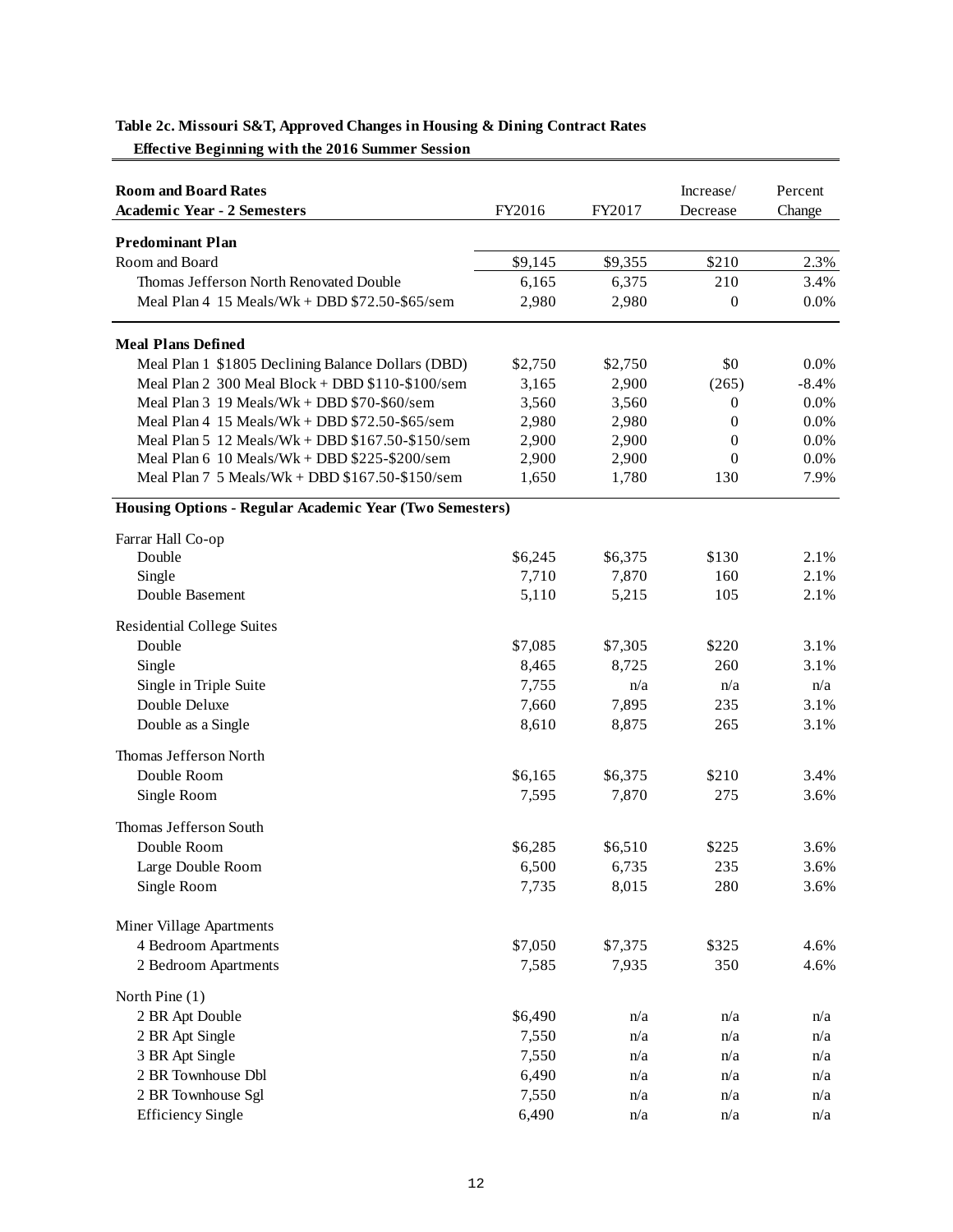|                                                  |         |         | Increase/ | Percent |
|--------------------------------------------------|---------|---------|-----------|---------|
| <b>Room and Board Plans (continued)</b>          | FY2016  | FY2017  | Decrease  | Change  |
| University Commons (2)                           |         |         |           |         |
| Double                                           | n/a     | \$7,320 | n/a       | n/a     |
| Single                                           | n/a     | 8,600   | n/a       | n/a     |
| Sally                                            |         |         |           |         |
| Triple                                           | \$6,305 | \$6,530 | \$225     | 3.6%    |
| Double                                           | 6,520   | 6,755   | 235       | 3.6%    |
| Single                                           | 7,585   | 7,860   | 275       | 3.6%    |
| <b>Buehler</b>                                   |         |         |           |         |
| Double                                           | \$6,520 | \$6,755 | \$235     | 3.6%    |
| Single                                           | 7,585   | 7,860   | 275       | 3.6%    |
| Rollamo (1)                                      |         |         |           |         |
| 2 BR 4 person                                    | \$5,975 | n/a     | n/a       | n/a     |
| 1 BR 2 person                                    | 6,065   | n/a     | n/a       | n/a     |
| <b>State Street</b>                              |         |         |           |         |
| Double                                           | \$6,520 | \$6,755 | \$235     | 3.6%    |
| Single                                           | 7,585   | 7,860   | 275       | 3.6%    |
| Sands $(1)$                                      |         |         |           |         |
| Triple                                           | \$6,305 | n/a     | n/a       | n/a     |
| Double                                           | 6,520   | n/a     | n/a       | n/a     |
| Single                                           | 7,585   | n/a     | n/a       | n/a     |
| (1) Leased facilities no longer under contract   |         |         |           |         |
| (2) University Commons will open in August 2016. |         |         |           |         |
|                                                  |         |         | Increase/ | Percent |

# **S&T Changes in Housing & Dining Contract Rates (continued)**

|         |         | mcrease/ | rercent |
|---------|---------|----------|---------|
| FY2016  | FY2017  | Decrease | Change  |
|         |         |          |         |
| \$1,695 | \$1,720 | \$25     | 1.5%    |
| 1,905   | 1,935   | 30       | 1.6%    |
|         |         |          |         |
| \$1,590 | \$1,615 | \$25     | 1.6%    |
| 1,800   | 1,830   | 30       | 1.7%    |
|         |         |          |         |
| \$1,535 | \$1,555 | \$20     | 1.3%    |
| 1,495   | 1,510   | 15       | 1.0%    |
|         |         |          |         |
| \$1,430 | \$1,450 | \$20     | 1.4%    |
| 1,390   | 1,405   | 15       | 1.1%    |
|         |         |          |         |
| \$2,525 | \$2,575 | \$50     | 2.0%    |
| 2,420   | 2,470   | 50       | 2.1%    |
|         |         |          |         |
| \$2,420 | \$2,470 | \$50     | 2.1%    |
| 2,315   | 2,365   | 50       | 2.2%    |
|         |         |          |         |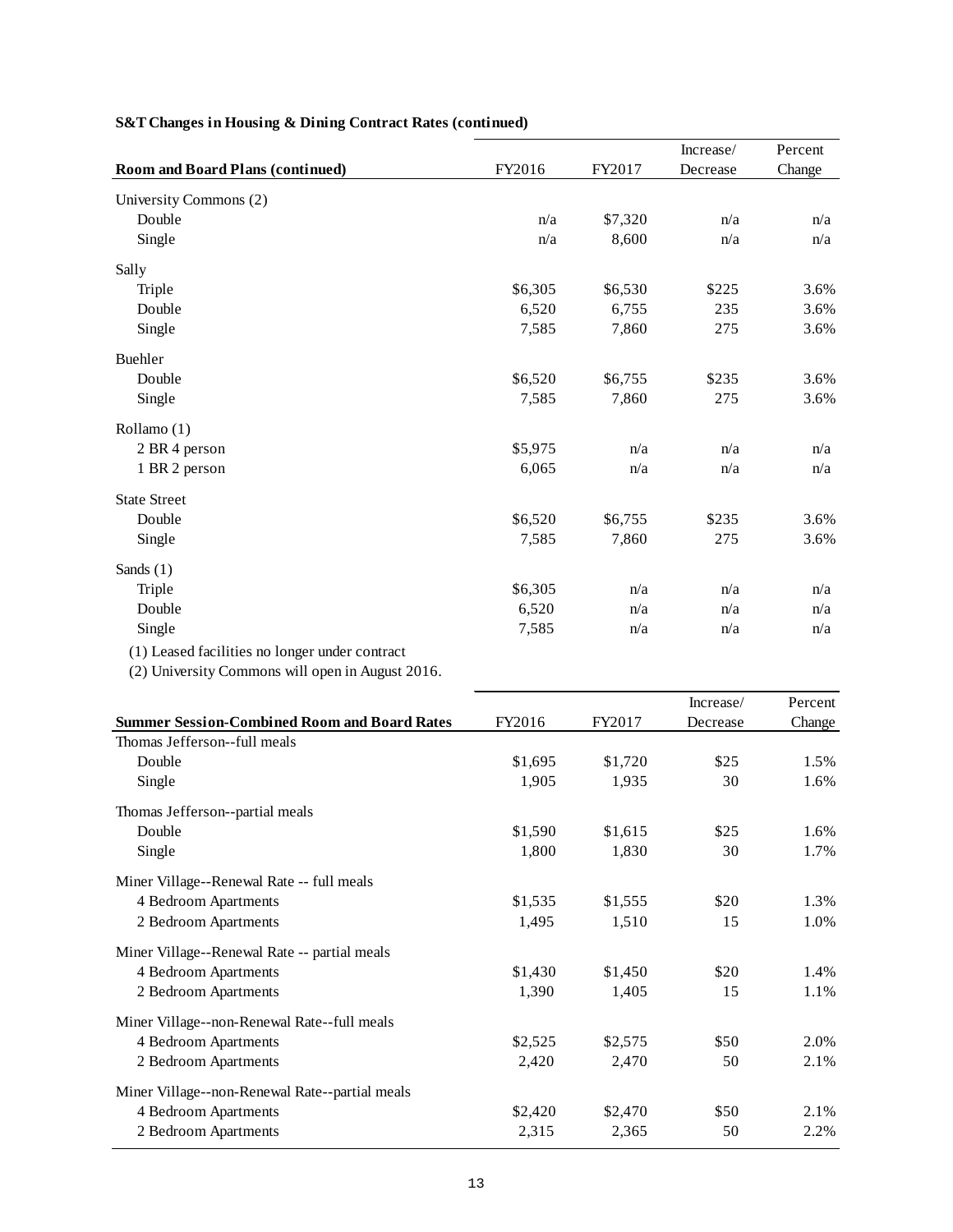| <b>Room and Board Plans</b>                             |         |          | Increase/ | Percent |
|---------------------------------------------------------|---------|----------|-----------|---------|
| <b>Academic Year - 2 Semesters</b>                      | FY2016  | FY2017   | Decrease  | Change  |
| <b>Predominant Plan</b>                                 |         |          |           |         |
| Room and Board (1)                                      | \$9,868 | \$10,032 | \$164     | 1.7%    |
| Oak Single Room                                         | 6,590   | 6,660    | 70        | 1.1%    |
| 100 Block Meals - \$350 declining balance/sem           | 3,278   | 3,372    | 94        | 2.9%    |
|                                                         |         |          |           |         |
| <b>Meal Plans Defined (2)</b>                           |         |          |           |         |
| 100 Block Meals - DBD \$350/sem                         | \$3,278 | \$3,372  | \$94      | 2.9%    |
| 150 Block Meals - DBD \$250/sem                         | 3,670   | 3,776    | 106       | 2.9%    |
| 200 Block Meals - DBD \$150/sem                         | 3,772   | 3,880    | 108       | 2.9%    |
| All Declining Balance Dollars (DBD)                     | 3,350   | 3,400    | \$50      | 1.5%    |
| Housing Options - Regular Academic Year (Two Semesters) |         |          |           |         |
| Oak Hall                                                |         |          |           |         |
| Double Room                                             | \$5,280 | \$5,340  | \$60      | 1.1%    |
| Single Room                                             | 6,590   | 6,660    | 70        | 1.1%    |
| Villa Hall                                              |         |          |           |         |
| Small Single Room                                       | \$4,450 | \$4,500  | \$50      | 1.1%    |
| Private Full Bath                                       | 4,740   | 4,780    | 40        | 0.8%    |
| Private Half Bath                                       | 4,620   | 4,660    | 40        | 0.9%    |
| <b>Standard Single Room</b>                             | \$5,390 | \$5,440  | \$50      | 0.9%    |
| <b>Shared Half Bath</b>                                 | 5,470   | 5,520    | 50        | 0.9%    |
| Shared Full Bath                                        | 5,520   | 5,580    | 60        | 1.1%    |
| Private Half Bath                                       | 5,560   | 5,620    | 60        | 1.1%    |
| Private Full Bath                                       | 5,660   | 5,720    | 60        | 1.1%    |
| Super Single Room                                       | \$5,850 | \$5,900  | \$50      | 0.9%    |
| Shared Half Bath                                        | 5,940   | 6,000    | 60        | 1.0%    |
| Private Full Bath                                       | 6,120   | 6,180    | 60        | 1.0%    |
| Shared Full Bath                                        | 6,008   | 6,060    | 52        | 0.9%    |
| Villa Honors & Optometry only                           | \$4,510 | \$4,560  | \$50      | $1.1\%$ |
| LeGras Hall                                             |         |          |           |         |
| Standard                                                | \$5,390 | \$5,390  | \$0       | 0.0%    |
| Shared Full Bath                                        | 5,520   | 5,520    | \$0       | 0.0%    |
| Private Full Bath                                       | 5,580   | 5,580    | \$0       | 0.0%    |

# **Table 2d. UMSL, Approved Changes in Housing & Dining Contract Rates**

 **Effective Beginning with the 2016 Summer Session**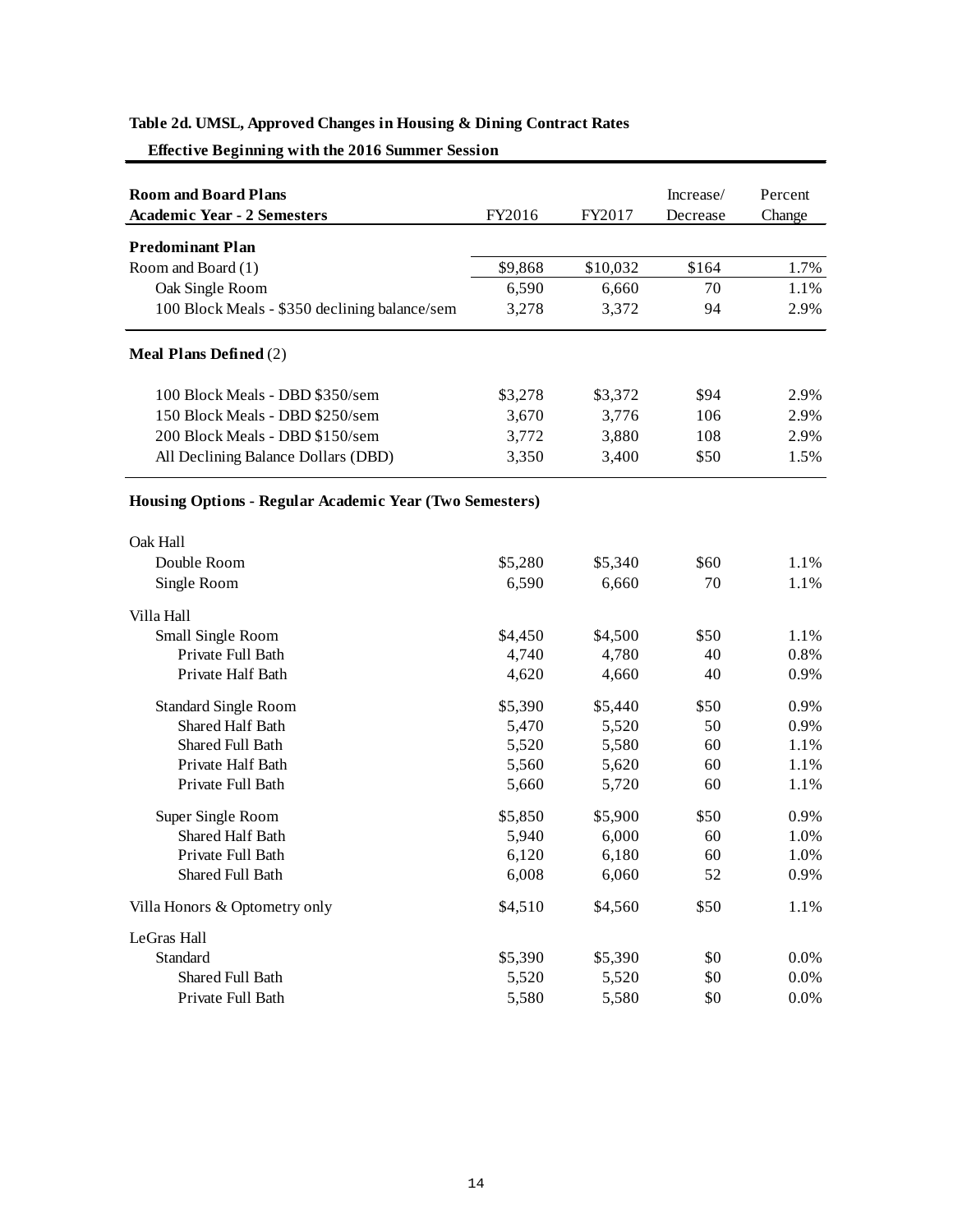|                                              |         |         | Increase/      | Percent |
|----------------------------------------------|---------|---------|----------------|---------|
| <b>Summer Session - Room Only</b>            | FY2016  | FY2017  | Decrease       | Change  |
|                                              |         |         |                |         |
| Oak Hall Double Room                         | \$2,005 | \$2,030 | \$25           | 1.2%    |
| Oak Hall Single Room                         | 2,500   | 2,530   | 30             | 1.2%    |
| Small Single Room                            | 1,670   | 1,690   | 20             | 1.2%    |
| Private Full Bath                            | 1,830   | 1,850   | 20             | 1.1%    |
| Private Half Bath                            | 1,755   | 1,770   | 15             | 0.9%    |
| <b>Standard Single Room</b>                  | 2,020   | 2,040   | 20             | 1.0%    |
| <b>Shared Half Bath</b>                      | 2,060   | 2,080   | 20             | 1.0%    |
| <b>Shared Full Bath</b>                      | 2,090   | 2,110   | 20             | 1.0%    |
| Private Half Bath                            | 2,130   | 2,150   | 20             | 0.9%    |
| Private Full Bath                            | 2,155   | 2,180   | 25             | 1.2%    |
| Super Single Room                            | 2,190   | 2,210   | 20             | 0.9%    |
| <b>Shared Half Bath</b>                      | 2,240   | 2,260   | 20             | 0.9%    |
| Private Full Bath                            | 2,350   | 2,370   | 20             | 0.9%    |
| Shared Full Bath                             | 2,290   | 2,310   | 20             | 0.9%    |
| Villa Honors & Optometry only                | 1,530   | 1,550   | 20             | 1.3%    |
|                                              |         |         | Increase/      | Percent |
| <b>Family Student Housing (Per Month)</b>    | FY2016  | FY2017  | Decrease       | Change  |
| Mansion Hill 1 Bedroom                       | \$645   | \$645   | \$0            | 0.0%    |
| Mansion Hill 2 Bedroom                       | 840     | 840     | $\overline{0}$ | 0.0%    |
| Mansion Hill Dept & Student Leader 1 Bedroom | 545     | 545     | $\theta$       | 0.0%    |
| Mansion Hill Dept & Student Leader 2 Bedroom | 740     | 740     | $\Omega$       | $0.0\%$ |
| Mansion Hill Efficiency Unit                 | 555     | 555     | $\theta$       | 0.0%    |
| Mansion Hill Loft Unit                       | 645     | 645     | $\mathbf{0}$   | 0.0%    |
|                                              |         |         |                |         |

# **UMSL Changes in Housing & Dining Contract Rates (continued)**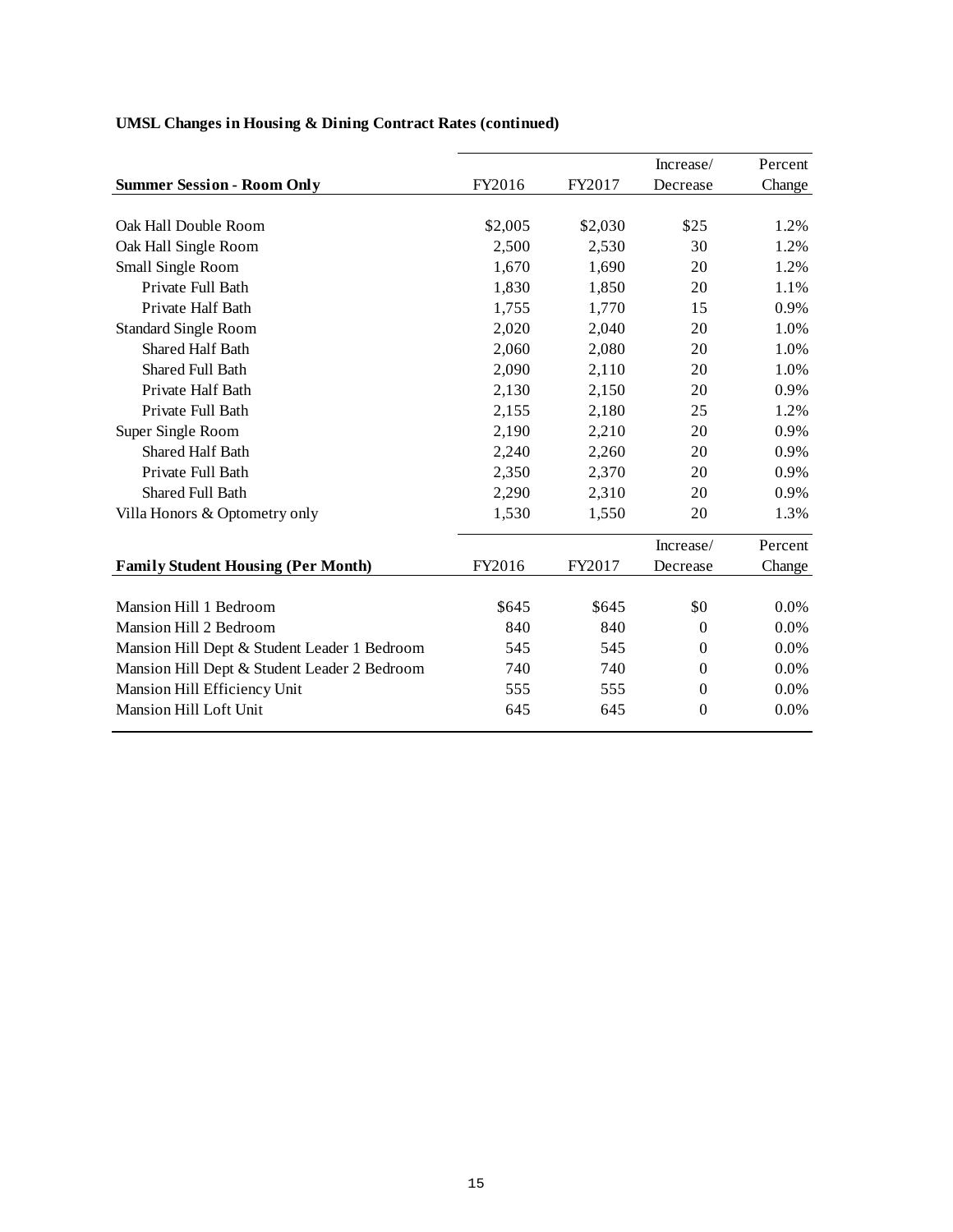### **Capacity and Occupancy**

Residence hall capacity is planned to increase by 1.1% or 114 beds for fiscal year 2017 due to increased beds from completion of residence halls construction offset by decreased beds in closed residence hall and in facilities no longer under contract. **MU** has 49 less beds for FY2017, which is the net change due to the closing of Laws hall and the opening of the newly constructed Brooks Hall, **S&T** has net of 163 more beds due to the increase of 448 beds in the new University Commons residence facility offset by the decrease of 285 beds in leased facilities no longer under contract, **UMKC** and **UMSL** has no change in their capacity. The combined campus changes bring the capacity to 10,713 beds. Detailed below is the anticipated residence hall occupancy for fiscal year 2017.

|                                      | MU    | <b>UMKC</b> | S&T   | UMSL  | Total  |
|--------------------------------------|-------|-------------|-------|-------|--------|
| Residence Hall Occupancy             | 6.690 | 807         | 2.273 | 461   | 10.231 |
| Percent of Capacity                  | 97.0% | 91.3%       | 93.5% | 91.5% | 95.5%  |
| Change in Occupancy Rate from FY2016 | 3.1%  | 11.1%       | 0.0%  | 0.0%  | 2.8%   |

 The apartment capacity is planned to remain unchanged from FY2016 and the occupancy rates are anticipated to increase by 2.1% for FY2017. Expected occupancy rates at MU, UMKC, and UMSL are 99.4%, 89.1% and 96.9% respectively. S&T apartment operations cease in FY2016.

### **Financial Plans**

Tables 3 – 3d present the housing system financial plans for the system in total and each campus.

**MU's** financial plan shows a balanced budget plan with a 5.1% increase in revenues and expenditures and transfers for FY2017. Revenue from room contracts is projected to increase by \$2.9 million or 6.5% because occupancy is projected to be higher than FY2016 by more aggressively recruiting returning students. Expenditure drivers include a 5.0% increase in compensation due to the opening of a new residence hall in the Dobbs area. Utilities costs are projected to increase by 11.3% due to the opening of a new residence hall in the Dobbs area. Other expenditure is projected to decrease by 15.3% due to the elimination of lease expense related to Extended Campus. Mandatory transfers increase \$2.0 million or 10.2% due to additional debt service related to the new hall opening. Other transfers increase 25.3% due to an increased strategic investment in the capital pool to fund the remainder of the Residential Life Master Plan and invest in long term maintenance and repair of the housing inventory.

**UMKC's** financial plans show an increase in revenues of 11.3% or approximately \$1.3 million. The total expenditures remain relatively flat from FY2016.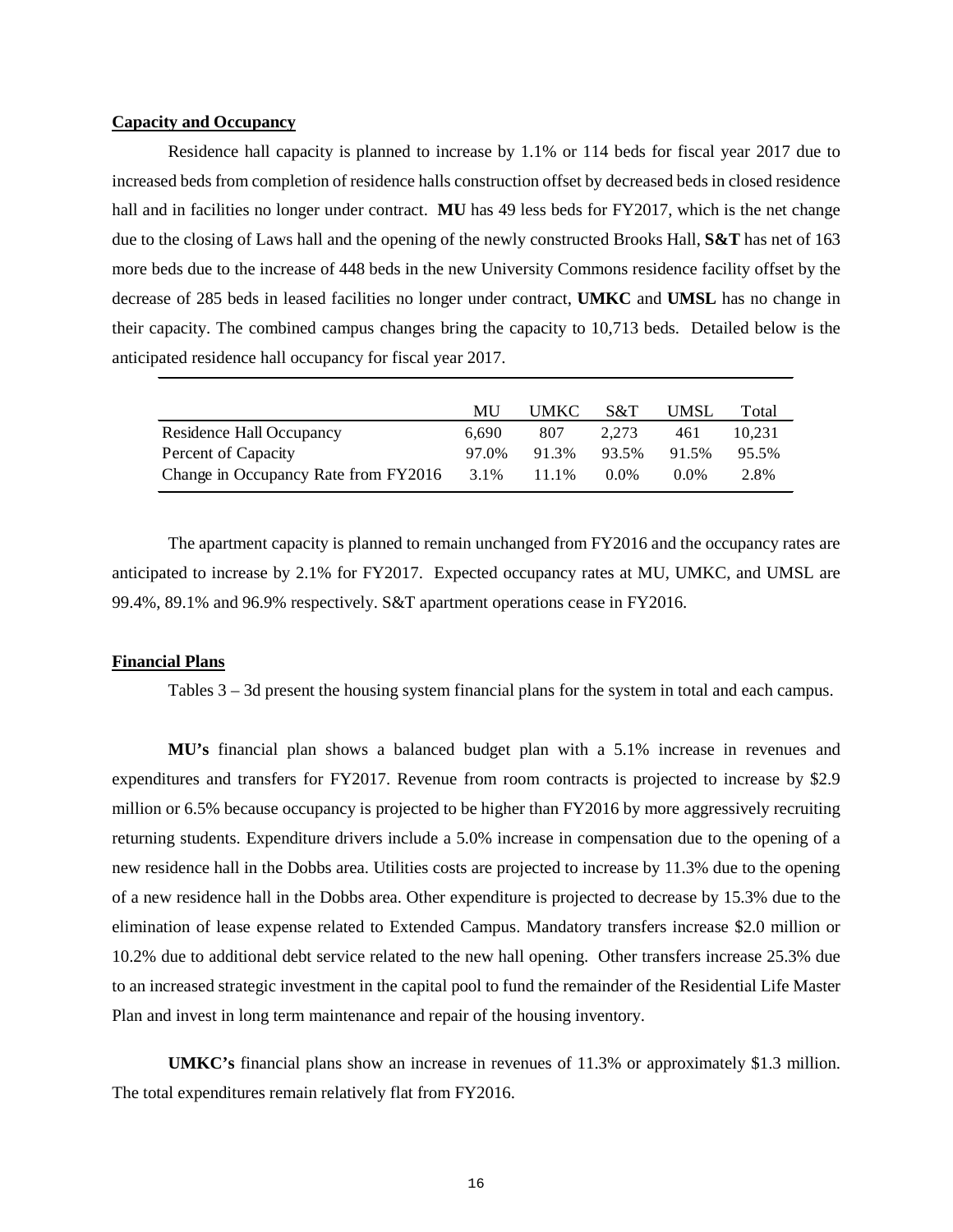**S&T's** housing system revenues increase of 8.6% and expenditures increase of 2% are due to increased residence capacity. Total residence hall capacity for FY2017 will increase to 2,431 beds, a 7.2% or 163 beds increase. The increase is the net of increase of 448 beds in the new University Commons residence facility and decrease of 285 beds in leased facilities no longer under contract.

**UMSL's** housing system revenues are anticipated to decrease by 3.9% due to the elimination of \$400,000 in campus support that was received in previous years. Compensation increases of 8.1% are mainly due to filling an open position from FY2016. The increase of 2% in repair and replacement reflects an increase for capital pool expense. The increase of 13.1% in other expenditures is associated with board rate increases and the completion of deferred maintenance in residential facilities. Mandatory transfers are anticipated to decrease by 16.1% due to a bond maturing for Mansion Hill. The increase of 2.1% in other transfers reflects increase for information technology and institutional support. Total expenditures and transfers are projected to increase by 2.8%.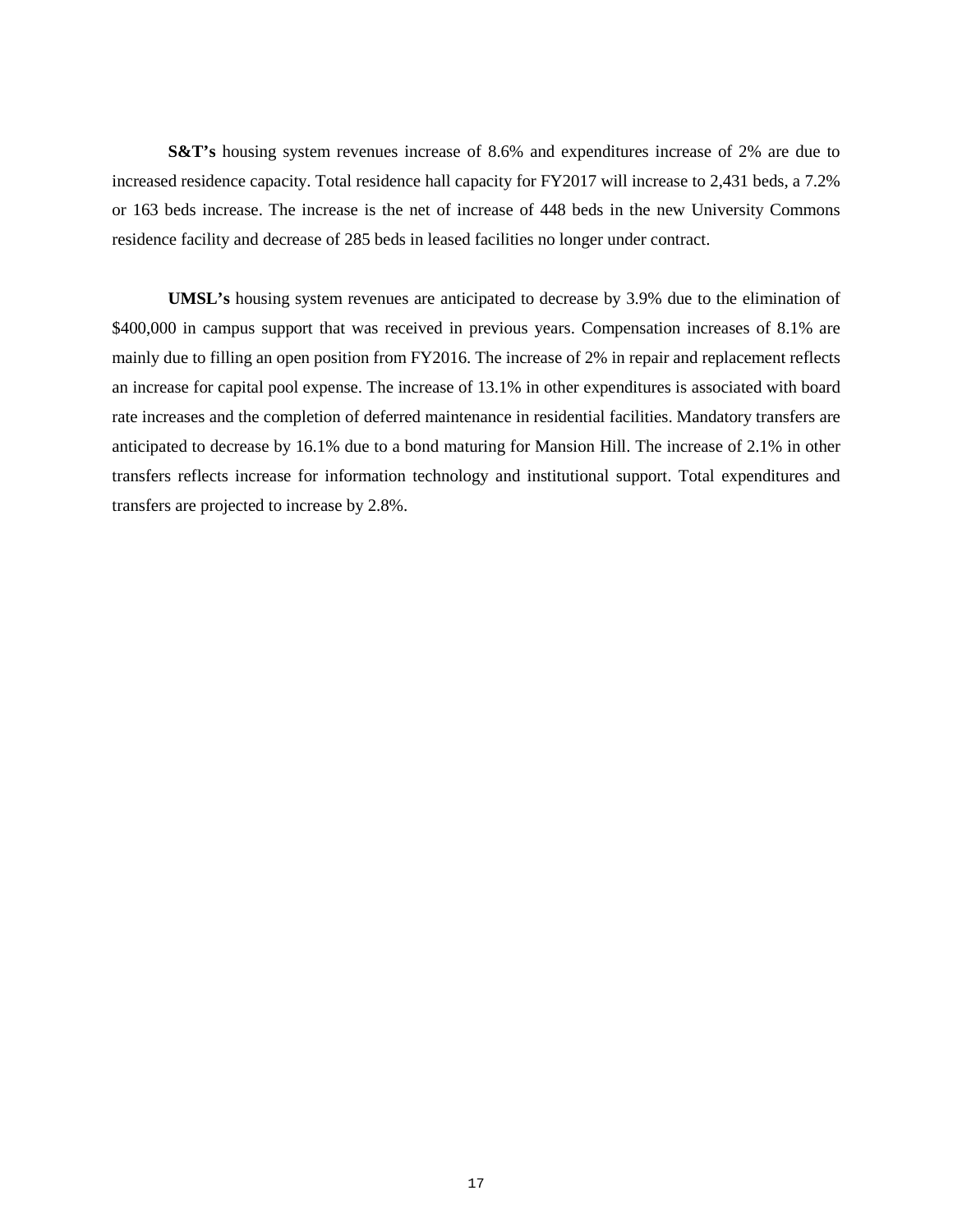|                                     |               |               |               | FY2017  |
|-------------------------------------|---------------|---------------|---------------|---------|
|                                     | FY2015        | FY2016        | FY2017        | Percent |
|                                     | Actual        | Estimated     | Planned       | Change  |
|                                     |               |               |               |         |
| Revenues                            |               |               |               |         |
| <b>Meal Contracts</b>               | \$26,908,921  | \$27,886,178  | \$29,170,530  | 4.6%    |
| <b>Room Contracts</b>               | 64,152,705    | 66,239,257    | 71,001,924    | 7.2%    |
| <b>Apartment Rental</b>             | 9,678,341     | 9,031,143     | 9,775,272     | 8.2%    |
| Other                               | 12,776,797    | 12,914,204    | 12,848,878    | $-0.5%$ |
| <b>Total Revenues</b>               | \$113,516,764 | \$116,070,782 | \$122,796,603 | 5.8%    |
| <b>Expenditures &amp; Transfers</b> |               |               |               |         |
| Salaries & Wages                    | \$20,133,742  | \$21,236,455  | \$22,335,765  | 5.2%    |
| <b>Staff Benefits</b>               | 6,404,963     | 7,138,837     | 7,461,760     | 4.5%    |
| In-kind Room & Board                | 579,027       | 14,499        | 26,600        | 83.5%   |
| Subtotal                            | \$27,117,732  | \$28,389,791  | \$29,824,125  | 5.1%    |
| <b>COGS</b>                         | \$8,576,151   | \$9,113,325   | \$9,495,516   | 4.2%    |
| <b>Utilities</b>                    | 8,907,215     | 9,108,190     | 10,001,569    | 9.8%    |
| Repair and Replacement              | 5,308,825     | 5,232,212     | 5,201,182     | $-0.6%$ |
| Other                               | 21,287,903    | 23,991,665    | 22,646,926    | $-5.6%$ |
| <b>Total Expenditures</b>           | \$71,197,827  | \$75,835,183  | \$77,169,317  | 1.8%    |
| <b>Mandatory Transfers</b>          | \$29,770,452  | \$33,749,398  | \$36,293,634  | 7.5%    |
| <b>Other Transfers</b>              | 11,481,823    | 6,673,571     | 8,653,645     | 29.7%   |
| Total Expenditures & Transfers      | \$112,450,102 | \$116,258,152 | \$122,116,597 | 5.0%    |
| Change in Net Assets                | \$1,066,662   | (\$187,370)   | \$680,006     |         |
| <b>Residence Hall Occupancy</b>     | 9,848         | 9,844         | 10,231        | 3.9%    |
| <b>Residence Hall Capacity</b>      | 10,269        | 10,599        | 10,713        | 1.1%    |
| Percent of Capacity                 | 95.9%         | 92.9%         | 95.5%         | 2.8%    |
| <b>Apartment Occupancy</b>          | 1,273         | 1,203         | 1,228         | 2.1%    |
| <b>Apartment Capacity</b>           | 1,372         | 1,320         | 1,320         | 0.0%    |
| Percent of Capacity                 | 92.8%         | 91.1%         | 93.0%         | 2.1%    |
|                                     |               |               |               |         |

# **Table 3. University of Missouri System Total, Housing System Financial Plans**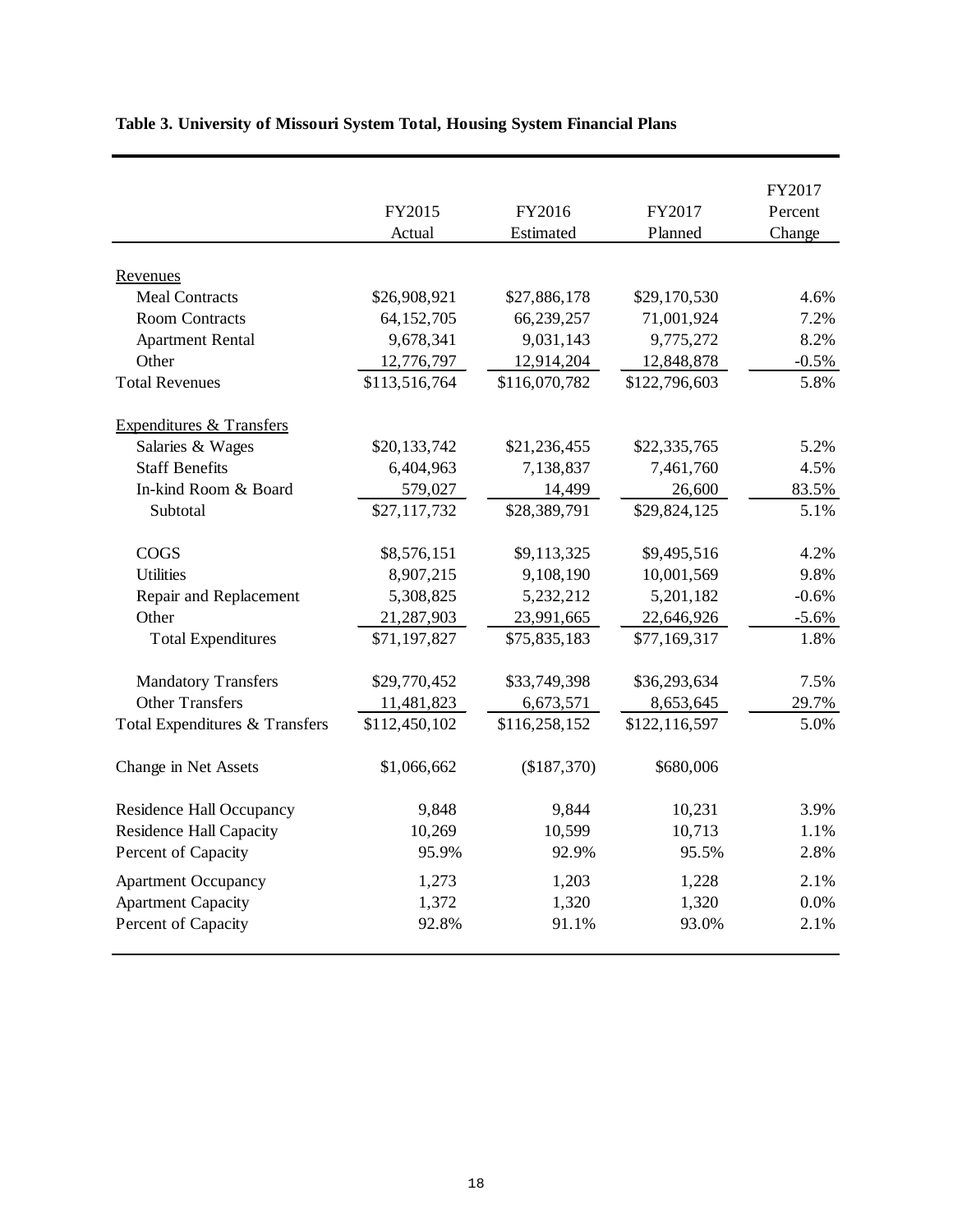|                                 |              |              |              | FY2017   |
|---------------------------------|--------------|--------------|--------------|----------|
|                                 | FY2015       | FY2016       | FY2017       | Percent  |
|                                 | Actual       | Estimated    | Planned      | Change   |
|                                 |              |              |              |          |
| Revenues                        |              |              |              |          |
| Meal Contracts (1)              | \$20,094,404 | \$20,497,355 | \$21,300,530 | 3.9%     |
| Room Contracts (1)              | 42,662,221   | 43,963,797   | 46,833,294   | 6.5%     |
| <b>Apartment Rental</b>         | 2,205,687    | 2,215,148    | 2,224,099    | 0.4%     |
| Other                           | 10,725,320   | 11,135,979   | 11,397,486   | 2.3%     |
| <b>Total Revenues</b>           | \$75,687,632 | \$77,812,279 | \$81,755,409 | 5.1%     |
| Expenditures & Transfers        |              |              |              |          |
| Salaries & Wages (2)            | \$16,282,715 | \$17,159,715 | \$18,044,488 | 5.2%     |
| Staff Benefits (2)              | 5,341,244    | 6,034,912    | 6,302,018    | 4.4%     |
| Subtotal                        | \$21,623,959 | \$23,194,627 | \$24,346,506 | 5.0%     |
| <b>COGS</b>                     | \$8,576,151  | \$9,113,325  | \$9,495,516  | 4.2%     |
| Utilities (2)                   | 6,122,805    | 6,211,388    | 6,910,396    | 11.3%    |
| Repair and Replacement          | 2,646,067    | 3,097,041    | 3,149,706    | 1.7%     |
| Other $(3)$                     | 10,809,822   | 11,102,804   | 9,399,455    | $-15.3%$ |
| <b>Total Expenditures</b>       | \$49,778,804 | \$52,719,185 | \$53,301,579 | 1.1%     |
| Mandatory Transfers (4)         | \$16,646,274 | \$19,809,523 | \$21,833,563 | 10.2%    |
| Other Transfers (5)             | 9,262,553    | 5,283,571    | 6,620,267    | 25.3%    |
| Total Expenditures & Transfers  | \$75,687,631 | \$77,812,279 | \$81,755,409 | 5.1%     |
| Change in Net Assets            | \$0          | $(\$0)$      | \$0          |          |
| <b>Residence Hall Occupancy</b> | 6,652        | 6,535        | 6,690        | 2.4%     |
| <b>Residence Hall Capacity</b>  | 6,767        | 6,943        | 6,894        | $-0.7%$  |
| Percent of Capacity             | 98.3%        | 94.1%        | 97.0%        | 3.1%     |
| <b>Apartment Occupancy</b>      | 331          | 331          | 331          | 0.0%     |
| <b>Apartment Capacity</b>       | 333          | 333          | 333          | 0.0%     |
| Percent of Capacity             | 99.4%        | 99.4%        | 99.4%        | 0.0%     |

### **Table 3a. University of Missouri-Columbia, Housing System Financial Plans**

Notes:

(1) Revenue from room and meal contracts is predicted to be up slightly beyond the projected rate increases because we're projected our occupancy to be higher than FY16 by more agressively recruiting returning students.

- (2) Increase is due to opening of a new residence hall in the Dobbs area.
- (3) Decrease is due to the elimination of lease expense related to Extended Campus.
- (4) Increase is due to additional debt service related to the new hall opening.
- (5) Increase is due to an increased strategic investment in the capital pool to fund the remainder of the Residential Life Master Plan and invest in long term maintenance and repair of the housing inventory.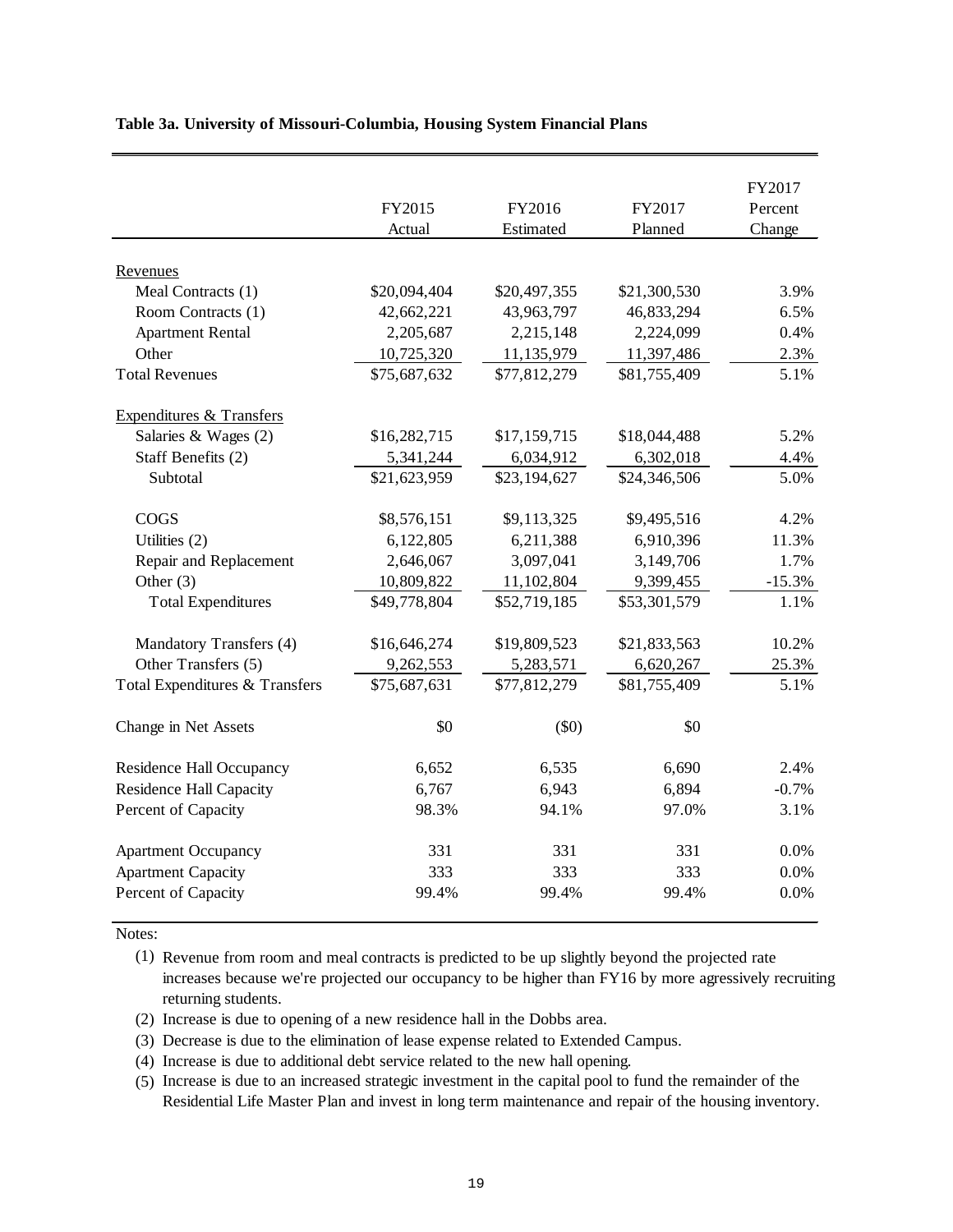|                                     | FY2015<br>Actual | FY2016<br>Estimated | FY2017<br>Planned | FY2017<br>Percent<br>Change |
|-------------------------------------|------------------|---------------------|-------------------|-----------------------------|
|                                     |                  |                     |                   |                             |
| Revenues<br>Meal Contracts (1)      |                  |                     |                   |                             |
| Room Contracts (2)                  | \$5,529,834      | \$5,224,240         | \$5,749,630       | 10.1%                       |
| <b>Apartment Rental</b>             | 5,983,803        | 5,517,995           | 6,253,173         | 13.3%                       |
| In-Kind R&B                         |                  | 8,406               | 10,000            | 19.0%                       |
| Conference revenue                  |                  | 512,818             | 529,635           | 3.3%                        |
| Other $(3)$                         | 720,507          | 41,001              | 42,757            | 4.3%                        |
| <b>Total Revenues</b>               | \$12,234,144     | \$11,304,460        | \$12,585,194      | 11.3%                       |
|                                     |                  |                     |                   |                             |
| Scholarships/Waivers                | \$0              | $(\$479,785)$       | $(\$492,270)$     | 2.6%                        |
| Net Revenue                         | \$12,234,144     | \$10,824,675        | \$12,092,925      | 11.7%                       |
|                                     |                  |                     |                   |                             |
| <b>Expenditures &amp; Transfers</b> |                  |                     |                   |                             |
| Salaries & Wages                    | \$1,137,744      | \$1,216,740         | \$1,258,277       | 3.4%                        |
| <b>Staff Benefits</b>               | 301,017          | 321,925             | 328,292           | 2.0%                        |
| Pro Staff R&B Benefits              | 25,103           |                     |                   |                             |
| RA Room Benefits (4)                | 553,924          | 14,499              | 26,600            | 83.5%                       |
| Subtotal                            | \$2,017,788      | \$1,553,164         | \$1,613,169       | 3.9%                        |
| <b>Utilities</b>                    | \$1,019,947      | \$1,038,802         | \$1,122,573       | 8.1%                        |
| Repair and Replacement              | 839,109          | 918,043             | 769,985           | $-16.1%$                    |
| Other Operating                     | 543,690          | 814,554             | 839,901           | 3.1%                        |
| <b>Total Expenditures</b>           | \$4,420,534      | \$4,324,563         | \$4,345,628       | 0.5%                        |
|                                     |                  |                     |                   |                             |
| <b>Mandatory Transfers</b>          | \$6,271,662      | \$6,500,112         | \$6,587,799       | 1.3%                        |
| <b>Other Transfers</b>              | 832,637          |                     | 635,378           |                             |
| Total Expenditures & Transfers      | \$11,524,833     | \$10,824,675        | \$11,568,806      | 6.9%                        |
| Change in Net Assets                | \$709,311        | \$0                 | \$524,119         |                             |
| Residence Hall Occupancy            | 785              | 727                 | 807               | 11.0%                       |
| <b>Residence Hall Capacity</b>      | 884              | 884                 | 884               | 0.0%                        |
| Percent of Capacity                 | 88.8%            | 82.2%               | 91.3%             | 11.1%                       |
| <b>Apartment Occupancy</b>          | 679              | 650                 | 675               | 3.8%                        |
| <b>Apartment Capacity</b>           | 758              | 758                 | 758               | 0.0%                        |
| Percent of Capacity                 | 89.6%            | 85.8%               | 89.1%             | 3.8%                        |
|                                     |                  |                     |                   |                             |

### **Tab 3b. University of Missouri-Kansas City, Housing System Financial Plans**

Notes:

(1) Meal contracts - Food Service is not considered a part of Residential Life financial operations.

(2) FY16 Room Contracts includes newly established laundry fee at \$35 (\$17.50/semester) per resident

(3) Includes mandatory programming fees, commission, allocations, and anticipated summer conference revenue. (4) FY16, 17 decrease in in-kind room expense for RAs due to a change in accounting, and is offset by increase in scholarships.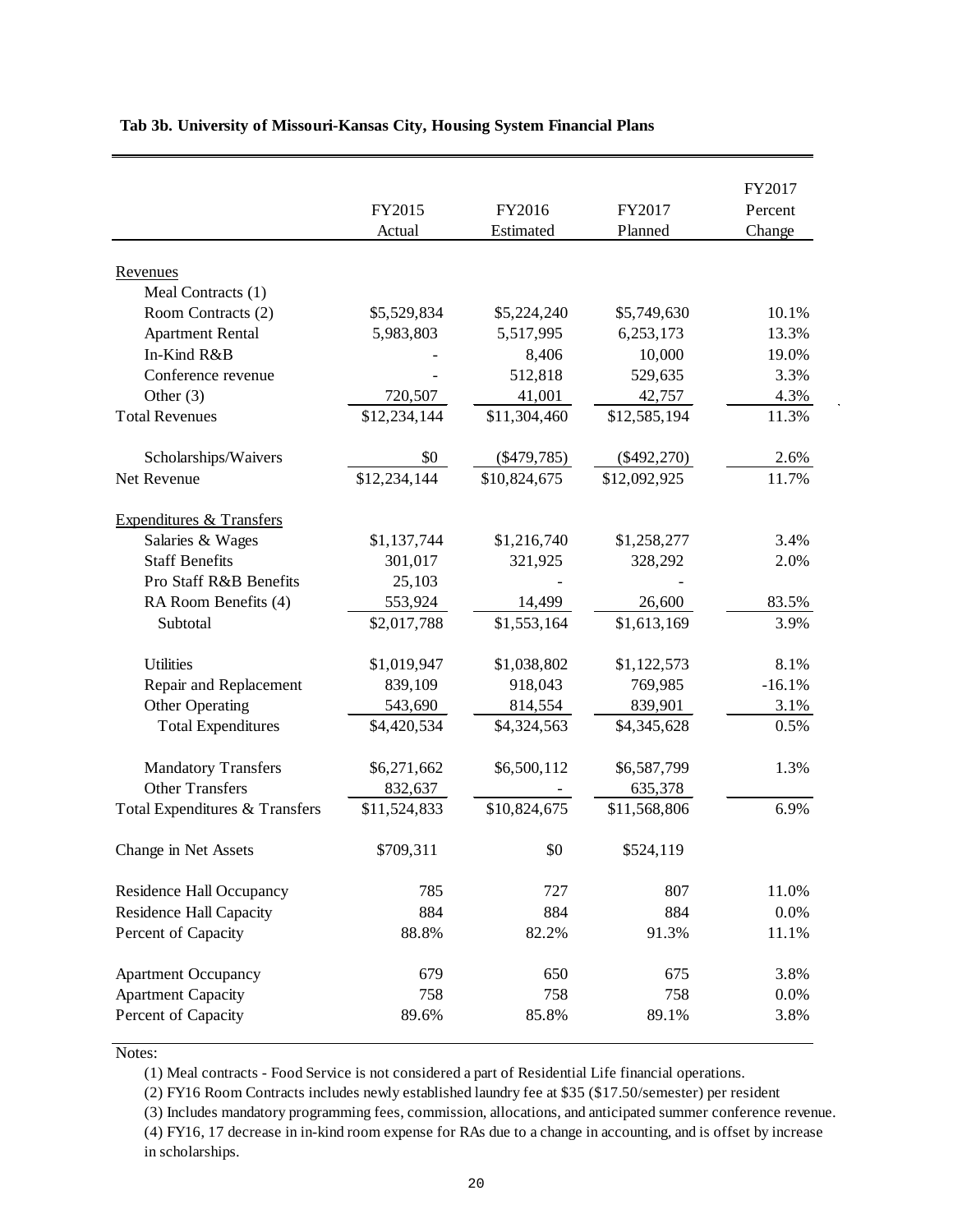|                                     |                |                  |                  | FY2017  |
|-------------------------------------|----------------|------------------|------------------|---------|
|                                     | FY2015         | FY2016           | FY2017           | Percent |
|                                     | Actual         | Estimated        | Planned          | Change  |
| Revenues                            |                |                  |                  |         |
| <b>Meal Contracts</b>               | \$5,325,321    | \$5,784,823      | \$6,200,000      | 7.2%    |
| <b>Room Contracts</b>               | 13,049,274     | 14,124,220       | 15,456,000       | 9.4%    |
| <b>Apartment Rental</b>             | 200,955        |                  |                  |         |
| Other                               | 624,290        | 550,000          | 560,000          | 1.8%    |
| <b>Total Revenues</b>               | \$19,199,840   | \$20,459,043     | \$22,216,000     | 8.6%    |
| <b>Expenditures &amp; Transfers</b> |                |                  |                  |         |
| Salaries & Wages                    | \$2,524,162    | \$2,590,000      | \$2,744,000      | 5.9%    |
| <b>Staff Benefits</b>               | 709,852        | 732,000          | \$774,450        | 5.8%    |
| Subtotal                            | \$3,234,014    | \$3,322,000      | \$3,518,450      | 5.9%    |
| <b>Utilities</b>                    | \$1,511,142    | \$1,580,000      | \$1,690,600      | 7.0%    |
| Repair and Replacement              | 1,484,649      | 869,128          | 926,490          | 6.6%    |
| Other                               | 7,189,498      | 8,550,522        | 8,472,300        | $-0.9%$ |
| <b>Total Expenditures</b>           | \$13,419,304   | \$14,321,650     | \$14,607,840     | 2.0%    |
| <b>Mandatory Transfers</b>          | \$5,181,642    | \$5,769,763      | \$6,471,272      | 12.2%   |
| <b>Other Transfers</b>              | 1,000,000      | 1,000,000        | 1,000,000        | 0.0%    |
| Total Expenditures & Transfers      | \$19,600,946   | \$21,091,413     | \$22,079,112     | 4.7%    |
| Change in Net Assets                | $(\$401, 106)$ | $(\$632,370)$    | \$136,888        |         |
| <b>Residence Hall Occupancy</b>     | 1,961          | 2,121            | 2,273            | 7.2%    |
| <b>Residence Hall Capacity</b>      | 2,118          | 2,268            | 2,431            | 7.2%    |
| Percent of Capacity                 | 92.6%          | 93.5%            | 93.5%            | 0.0%    |
| <b>Apartment Occupancy</b>          | 26             | $\boldsymbol{0}$ | $\boldsymbol{0}$ |         |
| <b>Apartment Capacity</b>           | 36             | $\overline{0}$   | $\boldsymbol{0}$ |         |
| Percent of Capacity                 | 72.2%          |                  |                  |         |

## **Table 3c. Missouri University of Science and Technology, Housing System Financial Plans**

Notes:

In FY2017 the inventory of beds available will decrease 285 beds in leased facilities no longer under contract and increase 448 beds in the new University Commons residence facility. This net increase in capacity increases revenue and expense categories by amounts exceeding normal inflationary amounts.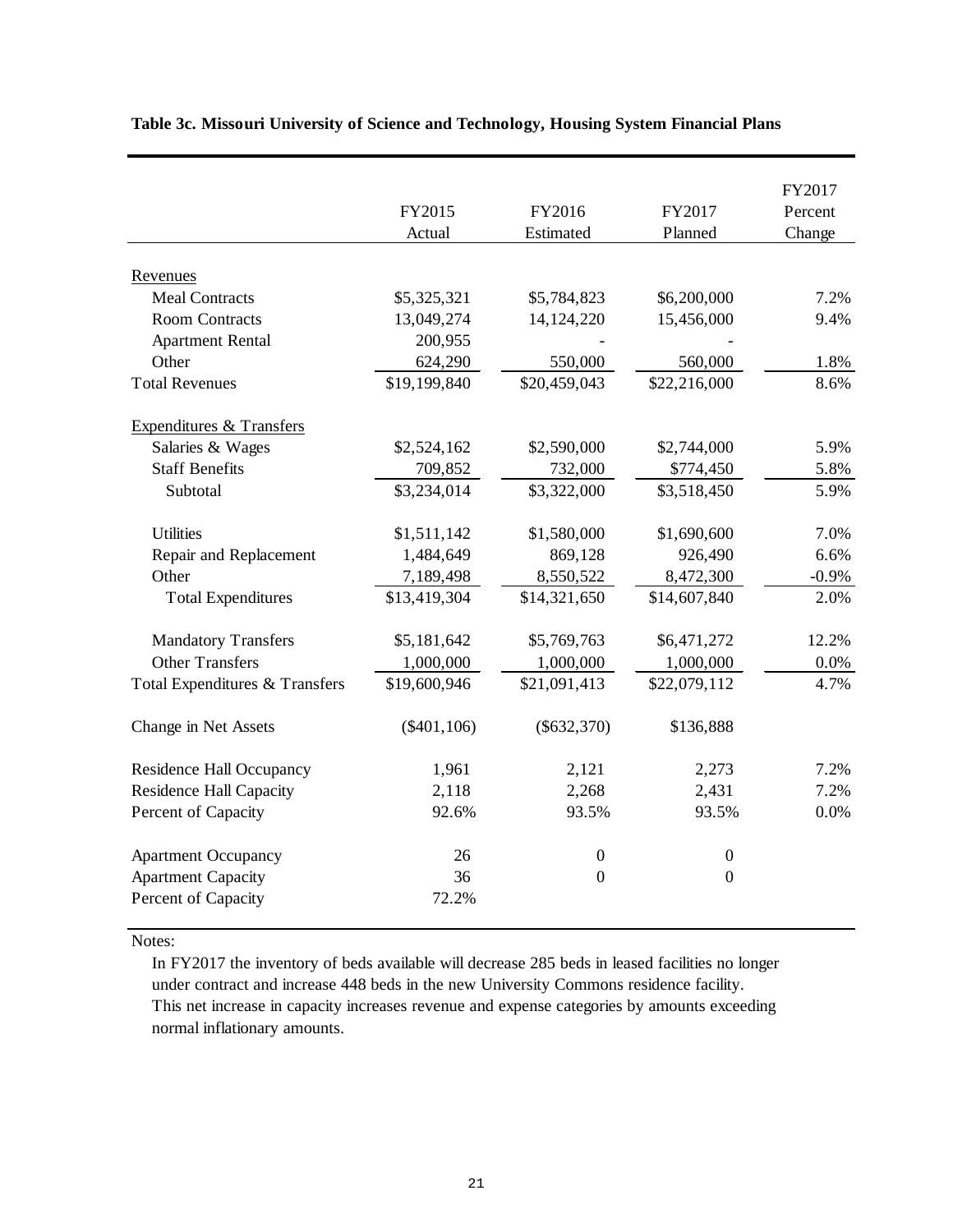|                                     |                         |                         |               | FY2017   |
|-------------------------------------|-------------------------|-------------------------|---------------|----------|
|                                     | FY2015                  | FY2016                  | FY2017        | Percent  |
|                                     | Actual                  | Estimated               | Planned       | Change   |
| Revenues                            |                         |                         |               |          |
| Meal Contracts (1)                  | \$1,489,197             | \$1,604,000             | \$1,670,000   | 4.1%     |
| Room Contracts (2)                  | 2,911,376               | 2,927,000               | 2,963,000     | 1.2%     |
| <b>Apartment Rental</b>             | 1,287,896               | 1,298,000               | 1,298,000     | 0.0%     |
| Other $(3)$                         | 706,680                 | 666,000                 | 309,000       | $-53.6%$ |
| <b>Total Revenues</b>               | \$6,395,149             | \$6,495,000             | \$6,240,000   | $-3.9%$  |
| <b>Expenditures &amp; Transfers</b> |                         |                         |               |          |
| Salaries & Wages $(4)$              | \$189,121               | \$270,000               | \$289,000     | 7.0%     |
| Staff Benefits (4)                  | 52,850                  | 50,000                  | 57,000        | 14.0%    |
| Subtotal                            | $\mathbb{S}$<br>241,971 | $\mathbb{S}$<br>320,000 | \$<br>346,000 | 8.1%     |
| <b>Utilities</b>                    | \$253,321               | \$278,000               | \$278,000     | 0.0%     |
| Repair and Replacement (5)          | 339,000                 | 348,000                 | 355,000       | 2.0%     |
| Other $(6)$                         | 2,744,893               | 3,044,000               | 3,443,000     | 13.1%    |
| <b>Total Expenditures</b>           | \$3,579,185             | \$3,990,000             | \$4,422,000   | 10.8%    |
| Mandatory Transfers (7)             | \$1,670,874             | \$1,670,000             | \$1,401,000   | $-16.1%$ |
| Other Transfers (8)                 | 386,633                 | 390,000                 | 398,000       | 2.1%     |
| Total Expenditures & Transfers      | \$5,636,692             | \$6,050,000             | \$6,221,000   | 2.8%     |
| Change in Net Assets                | \$758,457               | \$445,000               | \$19,000      |          |
| <b>Residence Hall Occupancy</b>     | 450                     | 461                     | 461           | 0.0%     |
| <b>Residence Hall Capacity</b>      | 500                     | 504                     | 504           | 0.0%     |
| Percent of Capacity                 | 90.0%                   | 91.5%                   | 91.5%         | 0.0%     |
| <b>Apartment Occupancy</b>          | 237                     | 222                     | 222           | 0.0%     |
| <b>Apartment Capacity (9)</b>       | 245                     | 229                     | 229           | 0.0%     |
| Percent of Capacity                 | 96.7%                   | 96.9%                   | 96.9%         | 0.0%     |

### **Table 3d. University of Missouri-St. Louis, Housing System Financial Plans**

Notes:

(1) A third party provider, Sodexo, provides the meal plans on campus. Sodexo utilized the current CPI Food-At-Home index, of 2.84%, to determine FY2017 rates.

(2) FY2017 Increase associated with inflationary room rate increases.

(3) FY2017 decrease associated with the elimination of \$400,000 in campus support that was received in previous years.

- (4) FY2016 reflects an open position we are planning to fill in FY2017.
- (5) FY2017 reflects an increase of 2% for capital pool expenses.

(6) FY2017 increase associated with board rate increases and the completion of deferred maintenance in residential facilities.

(7) FY2017 decrease associated with a bond maturing for Mansion Hill.

(8) FY2017 reflects an increase of 2% for information technology and institutional support.

(9) FY2016 apartment capacity reduction is a result of a change in a portion of our 2 bedroom units that were being utilized as 4 bedrooms, for a specified class of residents. These units returned to standard 2 bedrooms in FY2016.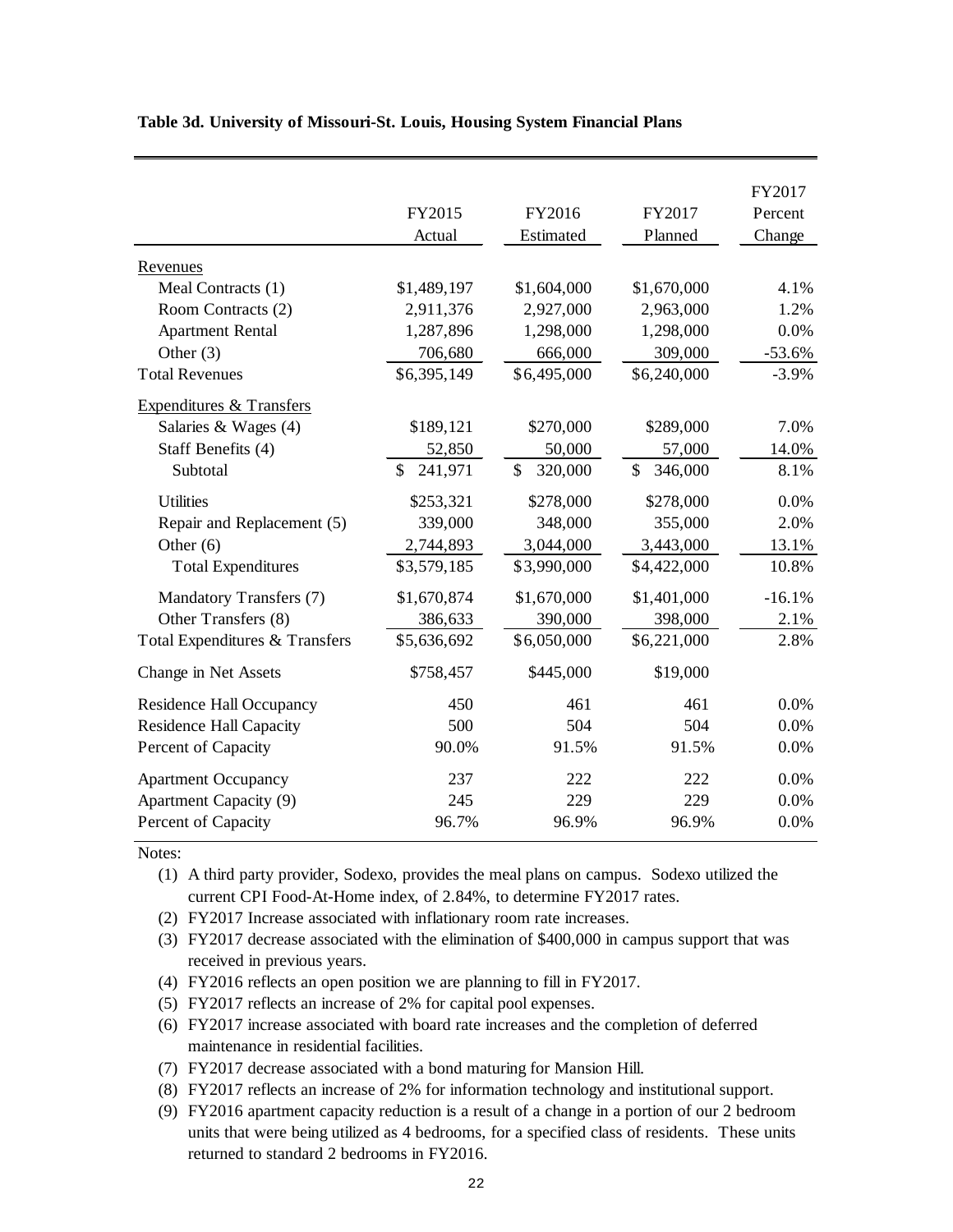#### **Activity, Facility, and Health Service Fee Highlights**

Table 4 shows a summary of activity, facility, and health services fees by term for FY2016 and FY2017, while Tables 4a-4c present details of these activity, facility and health service fees by campus. Per semester student activity, facility and health service fees for undergraduate students increase by the CPI (0.7%) for all four campuses.

Fees are assessed predominantly on a per credit hour basis with a plateau of 12 credit hours per semester and 6 credit hours for the summer session. However, at MU the graduate and professional student plateau is 9 credit hours per semester. Some fees are assessed at a flat rate per semester.

The **MU** Club Sports fee of \$3.45 was moved from the Undergraduate Student Activity fee to the Recreation Activity and Facility fee. With this movement, the student activity fee component will decrease \$2.28 per semester and the recreation activity and facility fee will increase \$4.54 per semester. Student activity fees include fees to fund: student government, student organizations, multicultural student organizations, readership program, sustainability program, Associated Students, capital improvement, divisional councils, transportation system, student unions, student life, counseling center, Jesse Auditorium, and parking garages. The Student Health Services Fee will increase by \$0.74. The total increase will be \$3.00.

The MU Student Fee Review Committee, which is comprised of a representative mix of undergraduate and graduate students, annually reviews activity, facility, and health service fees in detail. They make a recommendation to the Vice Chancellor of Student Affairs regarding any increases or reallocations. The proposed increases represent the Committee's recommendations.

**UMKC** total student activity, facility, and service fees will increase at 0.7% or \$3.33. The student activity fee provides funding for the student government association, academic student councils, student organizations and clubs, and student involvement. The athletic fee supports UMKC's NCAA Division I intercollegiate athletics program. Facility fees include the University Center, student union, physical plant facility fee, and recreation facility fee, which funds the Swinney Recreation Center and student intramurals. The student health fee provides health services and outreach to students.

**Missouri S&T** student activity, facility, and service fees are proposed to increase by 0.7% or \$3.30 a semester. The \$3.30 increase is for the University Center fee with other fees remaining flat.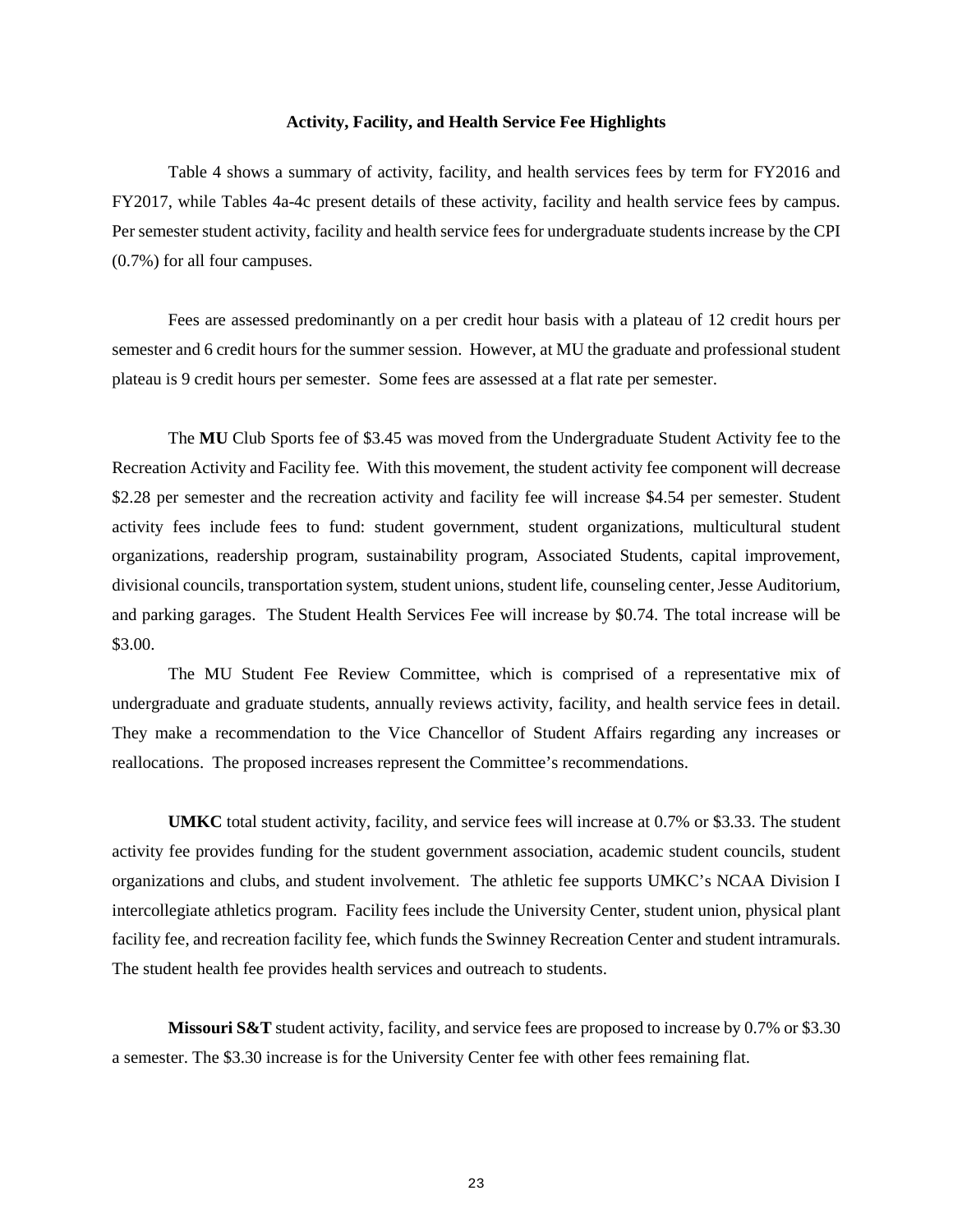In an effort to simplify fees for students and their families, the **UMSL** campus adopted a comprehensive base tuition rate that combined per credit hour tuition rates with information technology, activity, facility, and health service fees which are charged to all students. The campus will no longer assess their activity, facility and health service fees separately.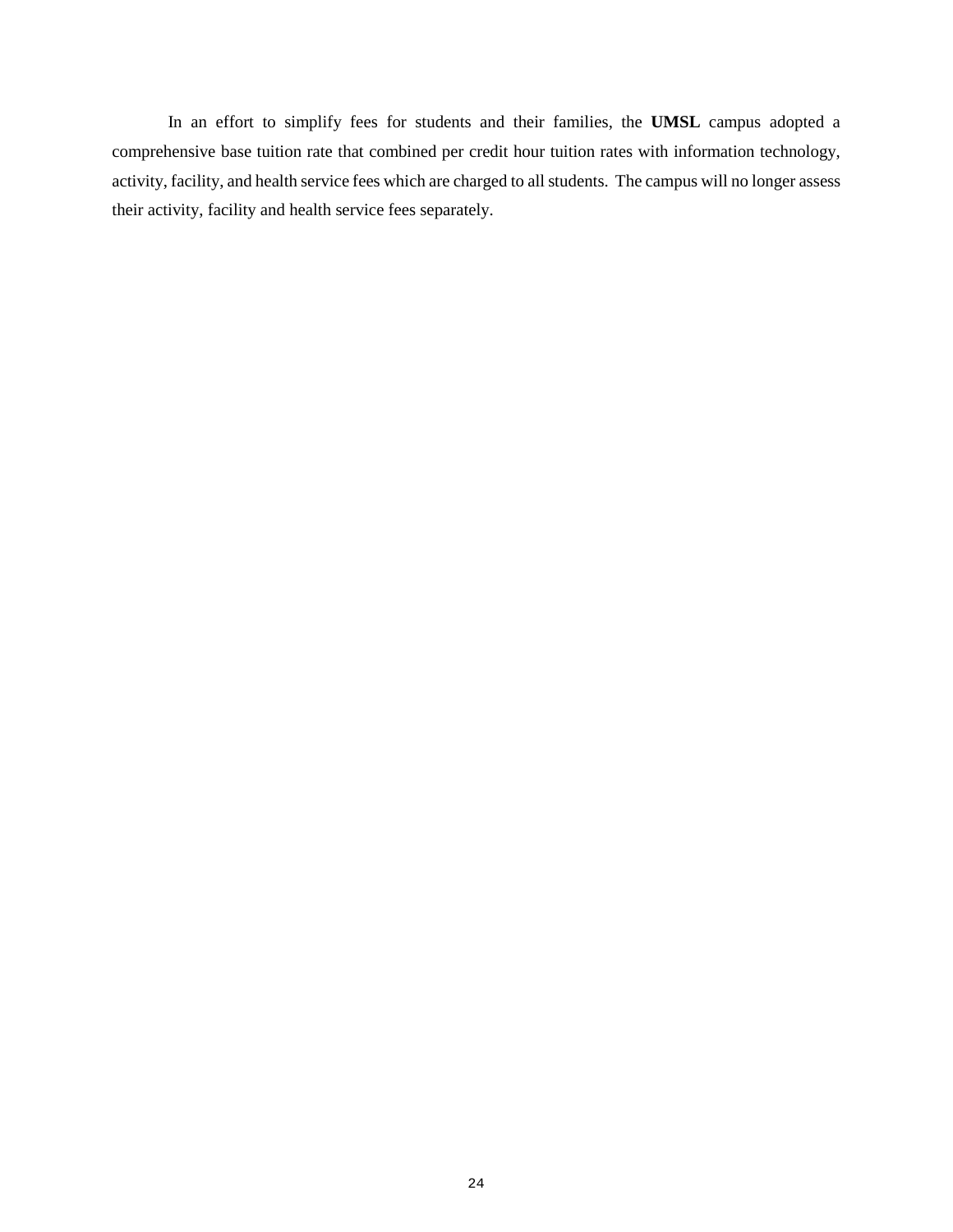**Table 4. Approved Changes in Student Activity, Facility, and Service Fees for FY2017, UM**

| Recommended Increase                    |          |                                          |          |          | Recommended Increase |          |                                       |          |
|-----------------------------------------|----------|------------------------------------------|----------|----------|----------------------|----------|---------------------------------------|----------|
| MU                                      | FY2016   | FY2017                                   | Amount   | % change | FY2016               | FY2017   | Amount                                | % change |
| Maximum Fees per Term                   |          | Semester Rates (12 or more credit hours) |          |          |                      |          | Summer Rates (7 or more credit hours) |          |
| Undergraduate Students                  |          |                                          |          |          |                      |          |                                       |          |
| <b>Student Activity Fee</b>             | \$171.84 | \$169.56                                 | (\$2.28) | $-1.3%$  | \$85.92              | \$ 84.78 | (S1.14)                               | $-1.3%$  |
| Recreation Activity and Facility        | 141.80   | 146.34                                   | 4.54     | 3.2%     | 70.90                | 73.17    | 2.27                                  | 3.2%     |
| Health Service Fee                      | 101.47   | 102.21                                   | 0.74     | 0.7%     | 82.80                | 83.40    | 0.60                                  | 0.7%     |
| Total                                   | \$415.11 | \$418.11                                 | \$3.00   | 0.7%     | \$239.62             | \$241.35 | \$1.73                                | 0.7%     |
| Graduate and Professional Students      |          |                                          |          |          |                      |          |                                       |          |
| <b>Student Activity Fee</b>             | \$151.29 | \$149.94                                 | (S1.35)  | $-0.9\%$ | \$100.86             | \$99.96  | $($ \$0.90)                           | $-0.9\%$ |
| <b>Recreation Activity and Facility</b> | 141.80   | 146.34                                   | 4.54     | 3.2%     | 70.90                | 73.17    | 2.27                                  | 3.2%     |
| <b>Health Service Fee</b>               | 101.47   | 102.21                                   | 0.74     | 0.7%     | 82.80                | 83.40    | 0.60                                  | 0.7%     |
| Total                                   | \$394.56 | \$398.49                                 | \$3.93   | 1.0%     | \$254.56             | \$256.53 | \$1.97                                | 0.8%     |

*Note - The Club Sports fee of \$3.45 was moved from the Student Activity fee to the Recreation Activity and Facility fee.*

|                             |          |                                          |        | Recommended Increase |                          |          |                                       | Recommended Increase |
|-----------------------------|----------|------------------------------------------|--------|----------------------|--------------------------|----------|---------------------------------------|----------------------|
| <b>UMKC</b>                 | FY2016   | FY2017                                   | Amount | % change             | FY2016                   | FY2017   | Amount                                | % change             |
| Maximum Fees per Term       |          | Semester Rates (12 or more credit hours) |        |                      |                          |          | Summer Rates (6 or more credit hours) |                      |
| University Center Fee       | \$82.94  | \$ 83.50                                 | \$0.56 | 0.7%                 | \$41.47                  | \$41.75  | \$0.28                                | 0.7%                 |
| Student Union Fee           | 179.50   | 180.78                                   | 1.28   | 0.7%                 | 89.75                    | 90.39    | 0.64                                  | 0.7%                 |
| Transportation Fee *        | 14.57    | 14.67                                    | 0.10   | 0.7%                 | $\overline{\phantom{a}}$ |          | -                                     | ۰.                   |
| Athletic Fee                | 57.70    | 58.12                                    | 0.42   | 0.7%                 | 28.85                    | 29.06    | 0.21                                  | 0.7%                 |
| <b>Student Activity Fee</b> | 61.14    | 61.55                                    | 0.41   | 0.7%                 | 30.72                    | 29.56    | (1.16)                                | $-3.8%$              |
| Phys. Facility Fee          | 8.80     | 8.82                                     | 0.02   | 0.3%                 | 4.40                     | 4.41     | 0.01                                  | 0.3%                 |
| Student Health Fee          | 50.08    | 50.39                                    | 0.31   | 0.6%                 | 25.04                    | 25.20    | 0.16                                  | 0.6%                 |
| Rec. Facility Fee           | 31.93    | 32.15                                    | 0.22   | 0.7%                 | 15.97                    | 16.08    | 0.11                                  | 0.7%                 |
| Total                       | \$486.65 | \$489.98                                 | \$3.33 | 0.7%                 | \$236.19                 | \$236.45 | \$0.26                                | 0.1%                 |

*\* assessed only to new students in the summer semester at 50% of the fall rate*

|                                                     |          |                                          |                          | Recommended Increase |          |                                       |                          | Recommended Increase     |
|-----------------------------------------------------|----------|------------------------------------------|--------------------------|----------------------|----------|---------------------------------------|--------------------------|--------------------------|
| Missouri S&T                                        | FY2016   | FY2017                                   | Amount                   | % change             | FY2016   | FY2017                                | Amount                   | % change                 |
| Maximum Fees per Term                               |          | Semester Rates (12 or more credit hours) |                          |                      |          | Summer Rates (6 or more credit hours) |                          |                          |
| Undergraduate Students                              |          |                                          |                          |                      |          |                                       |                          |                          |
| <b>Student Activity Fee</b>                         | \$143.50 | \$143.50                                 | \$0.00                   | $0.0\%$              | \$46.00  | \$46.00                               | \$0.00                   | 0.0%                     |
| Health Service Fee                                  | 103.88   | 103.88                                   |                          | $0.0\%$              | 46.64    | 46.64                                 |                          | 0.0%                     |
| I/Mural Facility Fee                                | 40.00    | 40.00                                    | $\overline{\phantom{a}}$ | $0.0\%$              | 13.00    | 13.00                                 | $\overline{\phantom{a}}$ | 0.0%                     |
| University Center Fee                               | 34.10    | 37.40                                    | 3.30                     | 9.7%                 | 16.00    | 17.40                                 | 1.40                     | 8.7%                     |
| University Center Debt                              | 125.00   | 125.00                                   | $\overline{\phantom{a}}$ | 0.0%                 | 62.50    | 62.50                                 | $\overline{\phantom{a}}$ | 0.0%                     |
| Rollamo Year Book **                                | 8.00     | 8.00                                     |                          | 0.0%                 |          |                                       |                          | $\overline{\phantom{a}}$ |
| <b>Student Services Fee</b>                         | 7.90     | 7.90                                     | $\overline{a}$           | 0.0%                 | 3.95     | 3.95                                  | ÷,                       | 0.0%                     |
| Total                                               | \$462.38 | \$465.68                                 | \$3.30                   | 0.7%                 | \$188.09 | \$189.49                              | \$1.40                   | 0.7%                     |
| ** Rollmo Year Book Fee assessed Fall semester only |          |                                          |                          |                      |          |                                       |                          |                          |
| <b>Graduate Students</b>                            |          |                                          |                          |                      |          |                                       |                          |                          |
| <b>Student Activity Fee</b>                         | \$143.50 | \$143.50                                 | \$0.00                   | 0.0%                 | \$46.00  | \$46.00                               | \$0.00                   | 0.0%                     |
| Health Service Fee                                  | 103.88   | 103.88                                   |                          | $0.0\%$              | 46.64    | 46.64                                 |                          | 0.0%                     |
| I/Mural Facility Fee                                | 40.00    | 40.00                                    | $\overline{a}$           | $0.0\%$              | 13.00    | 13.00                                 | ÷,                       | 0.0%                     |
| University Center Fee                               | 34.10    | 37.40                                    | 3.30                     | 9.7%                 | 16.00    | 17.40                                 | 1.40                     | 8.7%                     |
| University Center Debt                              | 125.00   | 125.00                                   |                          | 0.0%                 | 62.50    | 62.50                                 |                          | 0.0%                     |
| <b>Graduate Student Fee</b>                         | 3.30     | 3.35                                     | 0.05                     | 1.5%                 |          |                                       |                          |                          |
| <b>Student Services Fee</b>                         | 7.90     | 7.90                                     |                          | $0.0\%$              | 3.95     | 3.95                                  |                          | $0.0\%$                  |
| Total                                               | \$457.68 | \$461.03                                 | \$3.35                   | 0.7%                 | \$188.09 | \$189.49                              | \$1.40                   | 0.7%                     |

Note: UMSL restructured their tuition & required fees into a single tuition rate in FY2014 and will no longer be separately assessing required fees.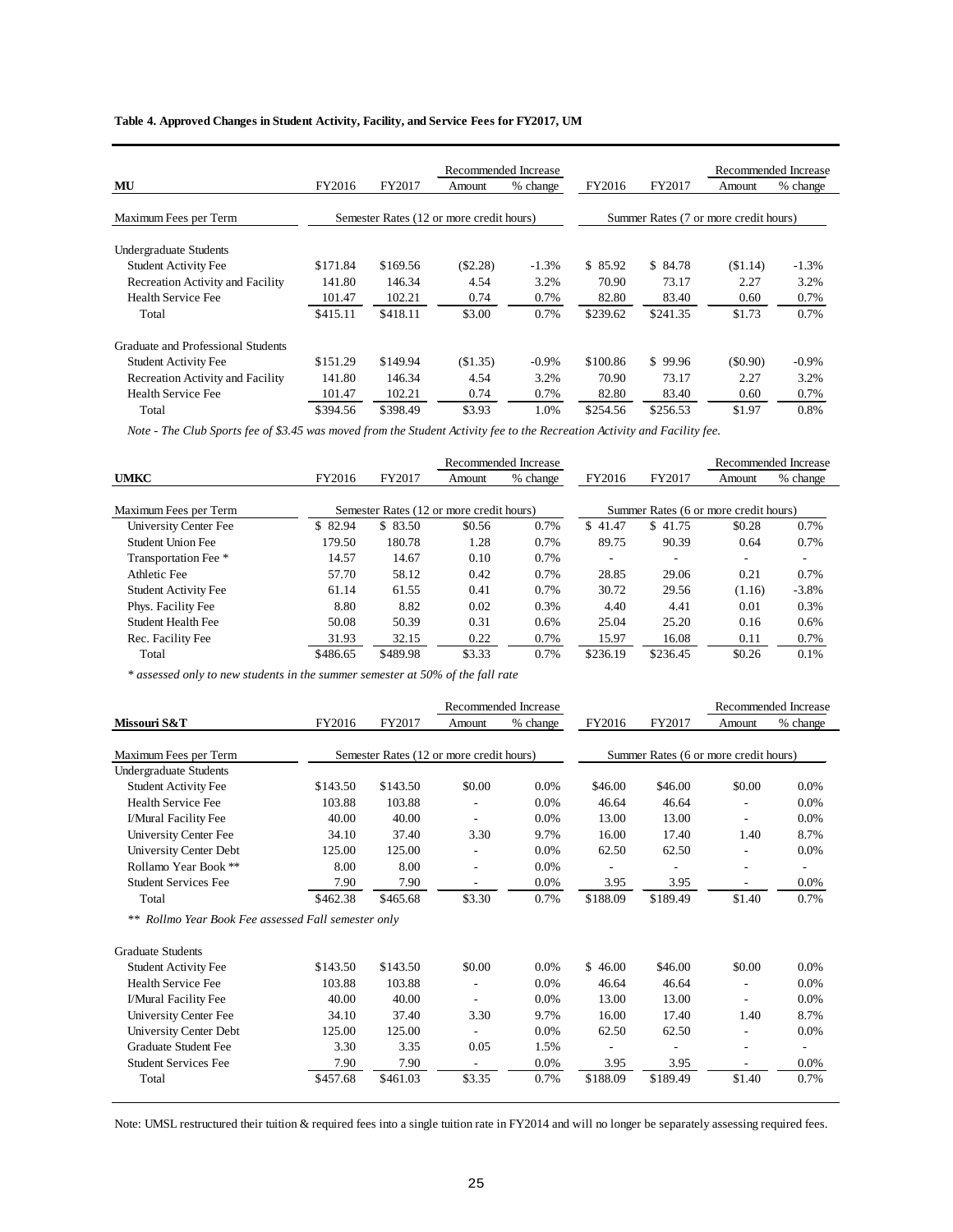| % Chg. *<br>$-1.3%$<br>$-1.3%$<br>$-1.3%$<br>$-1.3%$<br>$-1.3%$<br>$-1.3%$<br>$-1.3%$<br>$-1.3%$<br>$1.1\%$<br>$-1.3%$<br>0.7%<br>$-1.3%$<br>1.1%<br>1.0%<br>0.9%<br>0.8%<br>$-1.3%$<br>0.7%<br>0.7%<br>% Chg.<br>U.G.<br>Fees<br>Fees<br>U.G.<br>G/P Fees<br>G/P Fees<br>1.0%<br>394.56<br>254.56<br>394.56<br>394.56<br>394.56<br>394.56<br>166.85<br>254.56<br>50.43<br>100.86<br>377.75<br>33.62<br>50.43<br>150.04<br>254.56<br>67.24<br>84.05<br>360.94<br>33.62<br>\$16.81<br>\$16.81<br>FY16<br>FY16<br>Total<br>Total<br>0.7%<br>U.G. Fees<br>U.G. Fees<br>42.96<br>71.60<br>42.96<br>71.60<br>400.79<br>415.11<br>28.64<br>57.28<br>239.62<br>\$14.32<br>28.64<br>57.28<br>85.92<br>357.83<br>372.15<br>\$14.32<br>239.62<br>239.62<br>343.51<br>386.47<br>415.11<br>FY16<br>FY16<br>Total<br>Total<br>49.98<br>166.70<br>49.98<br>66.64<br>83.30<br>150.04<br>\$16.66<br>33.32<br>99.96<br>381.83<br>398.49<br>398.49<br>398.49<br>398.49<br>G/P Fees<br>\$16.66<br>33.32<br>256.53<br>256.53<br><b>GP</b> Fees<br>365.17<br>FY17<br>Total<br>FY17<br>Total<br>FY2017 Summer Session Rates<br>U.G. Fees<br>U.G. Fees<br>28.26<br>28.26<br>42.39<br>42.39<br>70.65<br>84.78<br>347.46<br>\$14.13<br>56.52<br>70.65<br>241.35<br>\$14.13<br>56.52<br>361.59<br>375.72<br>389.85<br>241.35<br>403.98<br>418.11<br>FY17<br>Total<br>FY17<br>Total<br>FY2016 Semester Fee<br>FY2016 Summer Fee<br>0.7%<br>GradProf<br>Grad/Prof<br>82.80<br>$0.00$<br>83.40<br>0.00<br>0.00<br>0.00<br>0.00<br>0.00<br>0.00<br>83.40<br>83.40<br>0.00<br>101.47<br>83.40<br>102.21<br>\$0.00<br>102.21<br>102.21<br>102.21<br>102.21<br>102.21<br>Service<br>Health<br>Service<br>Health<br>Fee<br>Fee<br>0.7%<br>Undergrad<br>Undergrad<br>0.00<br>\$0.00<br>0.00<br>0.00<br>0.00<br>0.00<br>83.40<br>82.80<br>0.00<br>0.00<br>0.00<br>0.00<br>101.47<br>83.40<br>\$0.00<br>102.21<br>102.21<br>102.21<br>102.21<br>102.21<br>102.21<br>Service<br>Service<br>Health<br>Health<br>Fee<br>Fee<br>3.2%<br>Recreation<br>Recreation<br>Activity &<br>Activity &<br>141.80<br>0.00<br>70.90<br>0.00<br>0.00<br>0.00<br>0.00<br>\$0.00<br>0.00<br>0.00<br>\$0.00<br>0.00<br>0.00<br>146.34<br>146.34<br>146.34<br>146.34<br>146.34<br>Facility<br>73.17<br>73.17<br>146.34<br>Facility<br>$-0.9%$<br>GradProf<br>151.29<br>83.30<br>49.98<br>66.64<br>83.30<br>\$16.66<br>49.98<br>66.64<br>99.96<br>100.86<br>\$16.66<br>99.96<br>133.28<br>149.94<br>149.94<br>149.94<br>33.32<br>33.32<br>116.62<br>149.94<br>Graduate<br>99.96<br>Student<br>Activity<br>Activity<br>Student<br>Fee<br>Fee<br>$-1.3%$<br>42.39<br>28.26<br>42.39<br>70.65<br>\$14.13<br>28.26<br>56.52<br>70.65<br>85.92<br>\$14.13<br>56.52<br>84.78<br>141.30<br>155.43<br>169.56<br>171.84<br>84.78<br>113.04<br>84.78<br>98.91<br>127.17<br>Undergrad<br>Undergrad<br>Activity<br>Student<br>Activity<br>Student<br>Fee<br>Fee<br>$\! + \!\!\!\!$<br>$^{+}$<br>$^{+}$<br>$^{+}$<br>$\overline{a}$<br>$\overline{c}$<br>$\omega$ 4<br>$\sigma$ $\sigma$<br>$\circ$<br>ç<br>$\overline{10}$<br>12<br>$\mathcal{L}$<br>$\mathbf{c}$<br>$\epsilon$<br>4<br>$\sim$<br>${}^{\circ}$<br>$\Box$<br>Credit<br>Credit<br>Hour<br>Hour<br>Load<br>Load<br>% Chg. |              |      |                                                                                                                 |
|-----------------------------------------------------------------------------------------------------------------------------------------------------------------------------------------------------------------------------------------------------------------------------------------------------------------------------------------------------------------------------------------------------------------------------------------------------------------------------------------------------------------------------------------------------------------------------------------------------------------------------------------------------------------------------------------------------------------------------------------------------------------------------------------------------------------------------------------------------------------------------------------------------------------------------------------------------------------------------------------------------------------------------------------------------------------------------------------------------------------------------------------------------------------------------------------------------------------------------------------------------------------------------------------------------------------------------------------------------------------------------------------------------------------------------------------------------------------------------------------------------------------------------------------------------------------------------------------------------------------------------------------------------------------------------------------------------------------------------------------------------------------------------------------------------------------------------------------------------------------------------------------------------------------------------------------------------------------------------------------------------------------------------------------------------------------------------------------------------------------------------------------------------------------------------------------------------------------------------------------------------------------------------------------------------------------------------------------------------------------------------------------------------------------------------------------------------------------------------------------------------------------------------------------------------------------------------------------------------------------------------------------------------------------------------------------------------------------------------------------------------------------------------------------------------------------------------------------------------------------------------------------------------------------------------------------------------------------------------------------------------------------------------------------------------------------------------------------------------------------------------------------------------------------------------------------------------------------|--------------|------|-----------------------------------------------------------------------------------------------------------------|
|                                                                                                                                                                                                                                                                                                                                                                                                                                                                                                                                                                                                                                                                                                                                                                                                                                                                                                                                                                                                                                                                                                                                                                                                                                                                                                                                                                                                                                                                                                                                                                                                                                                                                                                                                                                                                                                                                                                                                                                                                                                                                                                                                                                                                                                                                                                                                                                                                                                                                                                                                                                                                                                                                                                                                                                                                                                                                                                                                                                                                                                                                                                                                                                                                 |              |      | % Chg.                                                                                                          |
|                                                                                                                                                                                                                                                                                                                                                                                                                                                                                                                                                                                                                                                                                                                                                                                                                                                                                                                                                                                                                                                                                                                                                                                                                                                                                                                                                                                                                                                                                                                                                                                                                                                                                                                                                                                                                                                                                                                                                                                                                                                                                                                                                                                                                                                                                                                                                                                                                                                                                                                                                                                                                                                                                                                                                                                                                                                                                                                                                                                                                                                                                                                                                                                                                 |              |      | <b>Grad</b> Prof                                                                                                |
|                                                                                                                                                                                                                                                                                                                                                                                                                                                                                                                                                                                                                                                                                                                                                                                                                                                                                                                                                                                                                                                                                                                                                                                                                                                                                                                                                                                                                                                                                                                                                                                                                                                                                                                                                                                                                                                                                                                                                                                                                                                                                                                                                                                                                                                                                                                                                                                                                                                                                                                                                                                                                                                                                                                                                                                                                                                                                                                                                                                                                                                                                                                                                                                                                 |              |      | $-0.9%$<br>Fees                                                                                                 |
|                                                                                                                                                                                                                                                                                                                                                                                                                                                                                                                                                                                                                                                                                                                                                                                                                                                                                                                                                                                                                                                                                                                                                                                                                                                                                                                                                                                                                                                                                                                                                                                                                                                                                                                                                                                                                                                                                                                                                                                                                                                                                                                                                                                                                                                                                                                                                                                                                                                                                                                                                                                                                                                                                                                                                                                                                                                                                                                                                                                                                                                                                                                                                                                                                 |              |      | $-0.9%$                                                                                                         |
|                                                                                                                                                                                                                                                                                                                                                                                                                                                                                                                                                                                                                                                                                                                                                                                                                                                                                                                                                                                                                                                                                                                                                                                                                                                                                                                                                                                                                                                                                                                                                                                                                                                                                                                                                                                                                                                                                                                                                                                                                                                                                                                                                                                                                                                                                                                                                                                                                                                                                                                                                                                                                                                                                                                                                                                                                                                                                                                                                                                                                                                                                                                                                                                                                 |              |      | $-0.9%$                                                                                                         |
|                                                                                                                                                                                                                                                                                                                                                                                                                                                                                                                                                                                                                                                                                                                                                                                                                                                                                                                                                                                                                                                                                                                                                                                                                                                                                                                                                                                                                                                                                                                                                                                                                                                                                                                                                                                                                                                                                                                                                                                                                                                                                                                                                                                                                                                                                                                                                                                                                                                                                                                                                                                                                                                                                                                                                                                                                                                                                                                                                                                                                                                                                                                                                                                                                 |              |      | $-0.9%$                                                                                                         |
|                                                                                                                                                                                                                                                                                                                                                                                                                                                                                                                                                                                                                                                                                                                                                                                                                                                                                                                                                                                                                                                                                                                                                                                                                                                                                                                                                                                                                                                                                                                                                                                                                                                                                                                                                                                                                                                                                                                                                                                                                                                                                                                                                                                                                                                                                                                                                                                                                                                                                                                                                                                                                                                                                                                                                                                                                                                                                                                                                                                                                                                                                                                                                                                                                 |              |      | $-0.9%$                                                                                                         |
|                                                                                                                                                                                                                                                                                                                                                                                                                                                                                                                                                                                                                                                                                                                                                                                                                                                                                                                                                                                                                                                                                                                                                                                                                                                                                                                                                                                                                                                                                                                                                                                                                                                                                                                                                                                                                                                                                                                                                                                                                                                                                                                                                                                                                                                                                                                                                                                                                                                                                                                                                                                                                                                                                                                                                                                                                                                                                                                                                                                                                                                                                                                                                                                                                 |              |      | $-0.9%$                                                                                                         |
|                                                                                                                                                                                                                                                                                                                                                                                                                                                                                                                                                                                                                                                                                                                                                                                                                                                                                                                                                                                                                                                                                                                                                                                                                                                                                                                                                                                                                                                                                                                                                                                                                                                                                                                                                                                                                                                                                                                                                                                                                                                                                                                                                                                                                                                                                                                                                                                                                                                                                                                                                                                                                                                                                                                                                                                                                                                                                                                                                                                                                                                                                                                                                                                                                 |              |      | 1.2%                                                                                                            |
|                                                                                                                                                                                                                                                                                                                                                                                                                                                                                                                                                                                                                                                                                                                                                                                                                                                                                                                                                                                                                                                                                                                                                                                                                                                                                                                                                                                                                                                                                                                                                                                                                                                                                                                                                                                                                                                                                                                                                                                                                                                                                                                                                                                                                                                                                                                                                                                                                                                                                                                                                                                                                                                                                                                                                                                                                                                                                                                                                                                                                                                                                                                                                                                                                 |              |      | 1.1%                                                                                                            |
|                                                                                                                                                                                                                                                                                                                                                                                                                                                                                                                                                                                                                                                                                                                                                                                                                                                                                                                                                                                                                                                                                                                                                                                                                                                                                                                                                                                                                                                                                                                                                                                                                                                                                                                                                                                                                                                                                                                                                                                                                                                                                                                                                                                                                                                                                                                                                                                                                                                                                                                                                                                                                                                                                                                                                                                                                                                                                                                                                                                                                                                                                                                                                                                                                 |              |      | 1.0%                                                                                                            |
|                                                                                                                                                                                                                                                                                                                                                                                                                                                                                                                                                                                                                                                                                                                                                                                                                                                                                                                                                                                                                                                                                                                                                                                                                                                                                                                                                                                                                                                                                                                                                                                                                                                                                                                                                                                                                                                                                                                                                                                                                                                                                                                                                                                                                                                                                                                                                                                                                                                                                                                                                                                                                                                                                                                                                                                                                                                                                                                                                                                                                                                                                                                                                                                                                 |              |      | 1.0%                                                                                                            |
|                                                                                                                                                                                                                                                                                                                                                                                                                                                                                                                                                                                                                                                                                                                                                                                                                                                                                                                                                                                                                                                                                                                                                                                                                                                                                                                                                                                                                                                                                                                                                                                                                                                                                                                                                                                                                                                                                                                                                                                                                                                                                                                                                                                                                                                                                                                                                                                                                                                                                                                                                                                                                                                                                                                                                                                                                                                                                                                                                                                                                                                                                                                                                                                                                 |              |      | $0.0\%$                                                                                                         |
|                                                                                                                                                                                                                                                                                                                                                                                                                                                                                                                                                                                                                                                                                                                                                                                                                                                                                                                                                                                                                                                                                                                                                                                                                                                                                                                                                                                                                                                                                                                                                                                                                                                                                                                                                                                                                                                                                                                                                                                                                                                                                                                                                                                                                                                                                                                                                                                                                                                                                                                                                                                                                                                                                                                                                                                                                                                                                                                                                                                                                                                                                                                                                                                                                 |              |      | $0\%$                                                                                                           |
|                                                                                                                                                                                                                                                                                                                                                                                                                                                                                                                                                                                                                                                                                                                                                                                                                                                                                                                                                                                                                                                                                                                                                                                                                                                                                                                                                                                                                                                                                                                                                                                                                                                                                                                                                                                                                                                                                                                                                                                                                                                                                                                                                                                                                                                                                                                                                                                                                                                                                                                                                                                                                                                                                                                                                                                                                                                                                                                                                                                                                                                                                                                                                                                                                 |              |      |                                                                                                                 |
|                                                                                                                                                                                                                                                                                                                                                                                                                                                                                                                                                                                                                                                                                                                                                                                                                                                                                                                                                                                                                                                                                                                                                                                                                                                                                                                                                                                                                                                                                                                                                                                                                                                                                                                                                                                                                                                                                                                                                                                                                                                                                                                                                                                                                                                                                                                                                                                                                                                                                                                                                                                                                                                                                                                                                                                                                                                                                                                                                                                                                                                                                                                                                                                                                 |              |      |                                                                                                                 |
|                                                                                                                                                                                                                                                                                                                                                                                                                                                                                                                                                                                                                                                                                                                                                                                                                                                                                                                                                                                                                                                                                                                                                                                                                                                                                                                                                                                                                                                                                                                                                                                                                                                                                                                                                                                                                                                                                                                                                                                                                                                                                                                                                                                                                                                                                                                                                                                                                                                                                                                                                                                                                                                                                                                                                                                                                                                                                                                                                                                                                                                                                                                                                                                                                 |              |      |                                                                                                                 |
|                                                                                                                                                                                                                                                                                                                                                                                                                                                                                                                                                                                                                                                                                                                                                                                                                                                                                                                                                                                                                                                                                                                                                                                                                                                                                                                                                                                                                                                                                                                                                                                                                                                                                                                                                                                                                                                                                                                                                                                                                                                                                                                                                                                                                                                                                                                                                                                                                                                                                                                                                                                                                                                                                                                                                                                                                                                                                                                                                                                                                                                                                                                                                                                                                 |              |      |                                                                                                                 |
|                                                                                                                                                                                                                                                                                                                                                                                                                                                                                                                                                                                                                                                                                                                                                                                                                                                                                                                                                                                                                                                                                                                                                                                                                                                                                                                                                                                                                                                                                                                                                                                                                                                                                                                                                                                                                                                                                                                                                                                                                                                                                                                                                                                                                                                                                                                                                                                                                                                                                                                                                                                                                                                                                                                                                                                                                                                                                                                                                                                                                                                                                                                                                                                                                 |              |      |                                                                                                                 |
|                                                                                                                                                                                                                                                                                                                                                                                                                                                                                                                                                                                                                                                                                                                                                                                                                                                                                                                                                                                                                                                                                                                                                                                                                                                                                                                                                                                                                                                                                                                                                                                                                                                                                                                                                                                                                                                                                                                                                                                                                                                                                                                                                                                                                                                                                                                                                                                                                                                                                                                                                                                                                                                                                                                                                                                                                                                                                                                                                                                                                                                                                                                                                                                                                 |              |      | % Chg.                                                                                                          |
|                                                                                                                                                                                                                                                                                                                                                                                                                                                                                                                                                                                                                                                                                                                                                                                                                                                                                                                                                                                                                                                                                                                                                                                                                                                                                                                                                                                                                                                                                                                                                                                                                                                                                                                                                                                                                                                                                                                                                                                                                                                                                                                                                                                                                                                                                                                                                                                                                                                                                                                                                                                                                                                                                                                                                                                                                                                                                                                                                                                                                                                                                                                                                                                                                 |              |      | GradProf                                                                                                        |
|                                                                                                                                                                                                                                                                                                                                                                                                                                                                                                                                                                                                                                                                                                                                                                                                                                                                                                                                                                                                                                                                                                                                                                                                                                                                                                                                                                                                                                                                                                                                                                                                                                                                                                                                                                                                                                                                                                                                                                                                                                                                                                                                                                                                                                                                                                                                                                                                                                                                                                                                                                                                                                                                                                                                                                                                                                                                                                                                                                                                                                                                                                                                                                                                                 |              |      | Fees                                                                                                            |
|                                                                                                                                                                                                                                                                                                                                                                                                                                                                                                                                                                                                                                                                                                                                                                                                                                                                                                                                                                                                                                                                                                                                                                                                                                                                                                                                                                                                                                                                                                                                                                                                                                                                                                                                                                                                                                                                                                                                                                                                                                                                                                                                                                                                                                                                                                                                                                                                                                                                                                                                                                                                                                                                                                                                                                                                                                                                                                                                                                                                                                                                                                                                                                                                                 |              |      | $-0.9%$                                                                                                         |
|                                                                                                                                                                                                                                                                                                                                                                                                                                                                                                                                                                                                                                                                                                                                                                                                                                                                                                                                                                                                                                                                                                                                                                                                                                                                                                                                                                                                                                                                                                                                                                                                                                                                                                                                                                                                                                                                                                                                                                                                                                                                                                                                                                                                                                                                                                                                                                                                                                                                                                                                                                                                                                                                                                                                                                                                                                                                                                                                                                                                                                                                                                                                                                                                                 |              |      | $-0.9%$                                                                                                         |
|                                                                                                                                                                                                                                                                                                                                                                                                                                                                                                                                                                                                                                                                                                                                                                                                                                                                                                                                                                                                                                                                                                                                                                                                                                                                                                                                                                                                                                                                                                                                                                                                                                                                                                                                                                                                                                                                                                                                                                                                                                                                                                                                                                                                                                                                                                                                                                                                                                                                                                                                                                                                                                                                                                                                                                                                                                                                                                                                                                                                                                                                                                                                                                                                                 |              |      | $-0.9%$                                                                                                         |
|                                                                                                                                                                                                                                                                                                                                                                                                                                                                                                                                                                                                                                                                                                                                                                                                                                                                                                                                                                                                                                                                                                                                                                                                                                                                                                                                                                                                                                                                                                                                                                                                                                                                                                                                                                                                                                                                                                                                                                                                                                                                                                                                                                                                                                                                                                                                                                                                                                                                                                                                                                                                                                                                                                                                                                                                                                                                                                                                                                                                                                                                                                                                                                                                                 |              |      | 0.0%                                                                                                            |
|                                                                                                                                                                                                                                                                                                                                                                                                                                                                                                                                                                                                                                                                                                                                                                                                                                                                                                                                                                                                                                                                                                                                                                                                                                                                                                                                                                                                                                                                                                                                                                                                                                                                                                                                                                                                                                                                                                                                                                                                                                                                                                                                                                                                                                                                                                                                                                                                                                                                                                                                                                                                                                                                                                                                                                                                                                                                                                                                                                                                                                                                                                                                                                                                                 |              |      | $-0.1\%$                                                                                                        |
|                                                                                                                                                                                                                                                                                                                                                                                                                                                                                                                                                                                                                                                                                                                                                                                                                                                                                                                                                                                                                                                                                                                                                                                                                                                                                                                                                                                                                                                                                                                                                                                                                                                                                                                                                                                                                                                                                                                                                                                                                                                                                                                                                                                                                                                                                                                                                                                                                                                                                                                                                                                                                                                                                                                                                                                                                                                                                                                                                                                                                                                                                                                                                                                                                 |              |      | 0.8%                                                                                                            |
|                                                                                                                                                                                                                                                                                                                                                                                                                                                                                                                                                                                                                                                                                                                                                                                                                                                                                                                                                                                                                                                                                                                                                                                                                                                                                                                                                                                                                                                                                                                                                                                                                                                                                                                                                                                                                                                                                                                                                                                                                                                                                                                                                                                                                                                                                                                                                                                                                                                                                                                                                                                                                                                                                                                                                                                                                                                                                                                                                                                                                                                                                                                                                                                                                 |              |      | 0.8%                                                                                                            |
|                                                                                                                                                                                                                                                                                                                                                                                                                                                                                                                                                                                                                                                                                                                                                                                                                                                                                                                                                                                                                                                                                                                                                                                                                                                                                                                                                                                                                                                                                                                                                                                                                                                                                                                                                                                                                                                                                                                                                                                                                                                                                                                                                                                                                                                                                                                                                                                                                                                                                                                                                                                                                                                                                                                                                                                                                                                                                                                                                                                                                                                                                                                                                                                                                 |              |      |                                                                                                                 |
|                                                                                                                                                                                                                                                                                                                                                                                                                                                                                                                                                                                                                                                                                                                                                                                                                                                                                                                                                                                                                                                                                                                                                                                                                                                                                                                                                                                                                                                                                                                                                                                                                                                                                                                                                                                                                                                                                                                                                                                                                                                                                                                                                                                                                                                                                                                                                                                                                                                                                                                                                                                                                                                                                                                                                                                                                                                                                                                                                                                                                                                                                                                                                                                                                 |              |      |                                                                                                                 |
| 0.7%<br>3.2%<br>$-0.9%$<br>$-1.3%$<br>% Chg.                                                                                                                                                                                                                                                                                                                                                                                                                                                                                                                                                                                                                                                                                                                                                                                                                                                                                                                                                                                                                                                                                                                                                                                                                                                                                                                                                                                                                                                                                                                                                                                                                                                                                                                                                                                                                                                                                                                                                                                                                                                                                                                                                                                                                                                                                                                                                                                                                                                                                                                                                                                                                                                                                                                                                                                                                                                                                                                                                                                                                                                                                                                                                                    | 0.7%<br>0.7% | 0.8% |                                                                                                                 |
| and supported by MizzouRec already, so it makes sense to rearrange the funding in this way.<br>* The Club Sports fee of \$3.45                                                                                                                                                                                                                                                                                                                                                                                                                                                                                                                                                                                                                                                                                                                                                                                                                                                                                                                                                                                                                                                                                                                                                                                                                                                                                                                                                                                                                                                                                                                                                                                                                                                                                                                                                                                                                                                                                                                                                                                                                                                                                                                                                                                                                                                                                                                                                                                                                                                                                                                                                                                                                                                                                                                                                                                                                                                                                                                                                                                                                                                                                  |              |      | was moved from the Student Activity fee to the Recreation Activity and Facility column. Club Sports are managed |

Table 4a. University of Missouri-MU, Student Activity, Facility and Health Service Fees, Fiscal Year 2017  **Table 4a. University of Missouri-MU, Student Activity, Facility and Health Service Fees, Fiscal Year 2017**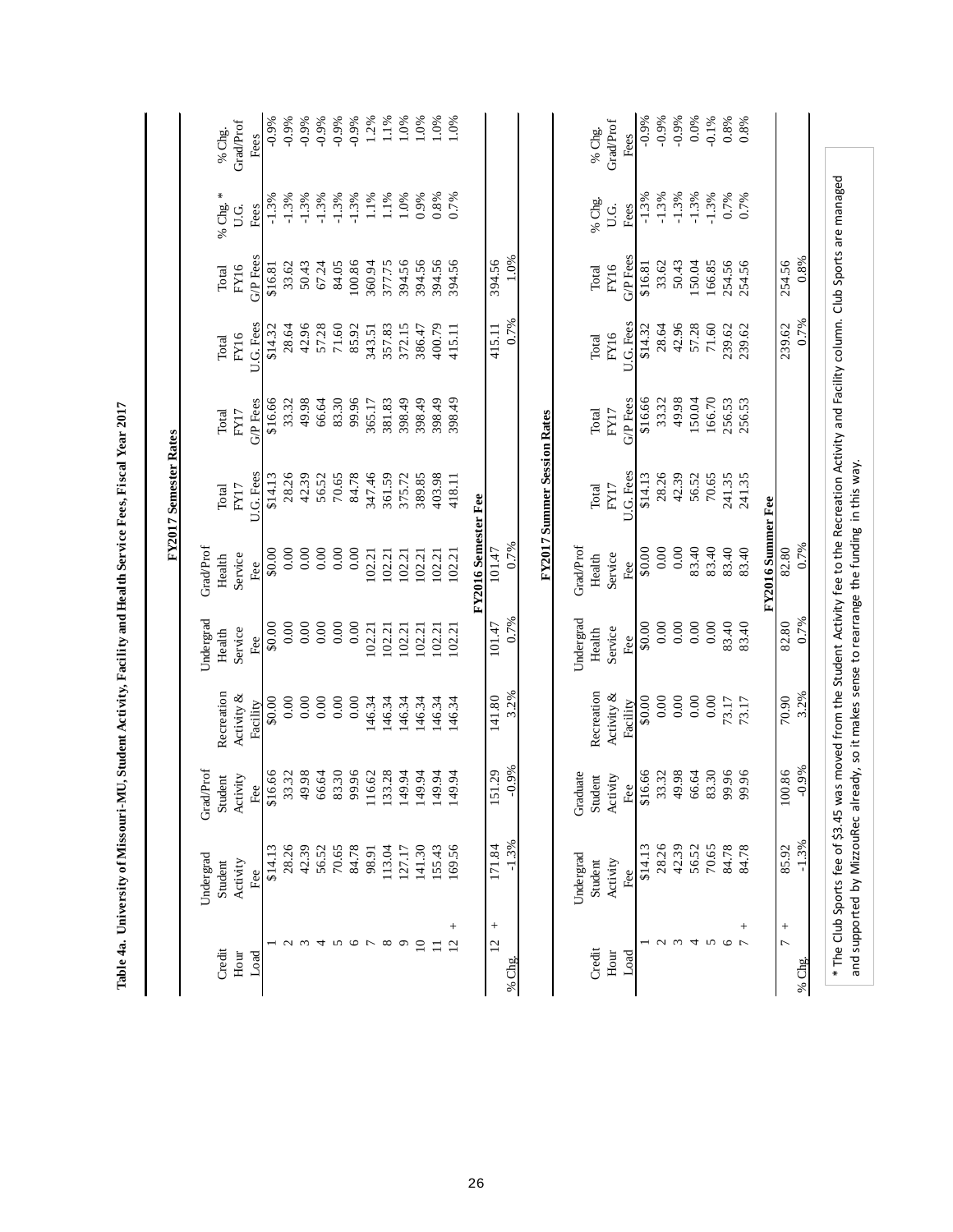|                   |                 |         |                                                                                                  |                                  |                  | FY2017 Semester Rates              |          |         |                         |          |         |         |                       |
|-------------------|-----------------|---------|--------------------------------------------------------------------------------------------------|----------------------------------|------------------|------------------------------------|----------|---------|-------------------------|----------|---------|---------|-----------------------|
| Credit            | Univ.           | Student |                                                                                                  |                                  |                  | Student                            | Phys.    | Student | Collegiate              | Rec.     | Total   | Total   | %Chg                  |
| Hour              | Center          | Union   | Transportation                                                                                   | Athletic                         | A.S.U.M.         | Activity                           | Facility | Health  | Readership              | Facility | FY17    | FY16    | Total                 |
| Load              | Fee             | Fee     | Fee                                                                                              | Fee                              | Fee $(1)$        | Fee $(1)$                          | Fee      | Fee     | Fee $(1)$               | Fee      | Fees    | Fees    | Fees                  |
|                   | \$6.96          | \$15.06 | \$14.67                                                                                          | \$4.84                           | \$0.15           | \$4.77                             | \$0.74   | \$4.20  | \$2.72                  | \$32.15  | \$86.27 | \$85.69 | 0.7%                  |
| $\mathbf{\Omega}$ | 13.92           | 30.13   | 14.67                                                                                            | 9.69                             | 0.31             | 9.55                               | 1.47     | 8.40    | 2.72                    | 32.15    | 123.00  | 122.17  | 0.7%                  |
| $\omega$          | 20.88           | 45.19   | 14.67                                                                                            | 4.53<br>9.37                     | 0.46             | 14.32                              | 2.21     | 12.60   | 2.72                    | 32.15    | 159.73  | 158.64  | 0.7%                  |
| 4                 | 27.83           | 60.26   | 14.67                                                                                            |                                  | 0.62             | 19.09                              | 2.94     | 16.80   |                         | 32.15    | 196.46  | 195.12  |                       |
| $\Omega$          | 34.79           | 75.32   | 14.67                                                                                            |                                  | 0.77             | 23.87                              | 3.68     | 21.00   | 2.72                    | 32.15    | 233.19  | 231.59  | $0.7%$<br>$0.7%$      |
| $\circ$           | 41.75           | 90.39   | 14.67                                                                                            |                                  | 0.93             | 28.64                              | 4.41     | 25.20   |                         | 32.15    | 269.92  | 268.07  | $\frac{0.7\%}{0.7\%}$ |
| $\overline{ }$    | 48.71           | 105.45  | 14.67                                                                                            | 24.22<br>29.06<br>33.91<br>38.75 | 1.08             | 33.41                              | 5.15     | 29.39   | 2.72<br>2.72.72<br>2.72 | 32.15    | 306.65  | 304.54  |                       |
| $\infty$          | 55.67           | 120.52  | 14.67                                                                                            |                                  | 1.23             | 38.19                              | 5.88     | 33.59   |                         | 32.15    | 343.37  | 341.01  |                       |
| $\sigma$          | 62.63           | 135.58  | 14.67                                                                                            | 43.59                            | $\overline{.39}$ | 42.96                              | 6.62     | 37.79   |                         | 32.15    | 380.10  | 377.49  | 0.7%<br>0.7%          |
| $\overline{10}$   | 69.58           | 150.65  | 14.67                                                                                            | 48.44                            | 1.54             | 47.73                              | 7.35     | 41.99   |                         | 32.15    | 416.83  | 413.96  | 0.7%                  |
| Ξ                 | 76.54           | 165.71  | 14.67                                                                                            |                                  | $\ddot{5}$       | 52.50                              | 8.09     | 46.19   | 2.72                    | 32.15    | 453.40  | 450.28  | 0.7%                  |
| 12                | 83.50<br>$^{+}$ | 180.78  | 14.67                                                                                            | 53.28<br>58.12                   | $\ddot{5}$       | 57.28                              | 8.82     | 50.39   | 2.72                    | 32.15    | 489.98  | 486.60  | 0.7%                  |
|                   |                 |         |                                                                                                  |                                  |                  |                                    |          |         |                         |          |         |         |                       |
|                   |                 |         |                                                                                                  |                                  |                  | FY2016 Semester Fee                |          |         |                         |          |         |         |                       |
| $12+$             | 82.94           | 179.50  | 14.57                                                                                            | 57.70                            | 1.50             | 56.92                              | 8.80     | 50.08   | 2.72                    | 31.93    |         | 486.65  |                       |
| %Chg.             | 0.7%            | 0.7%    | 0.7%                                                                                             | 0.7%                             | 2.7%             | 0.6%                               | 0.2%     | 0.6%    | 0.0%                    | 0.7%     |         | 0.7%    |                       |
|                   |                 |         |                                                                                                  |                                  |                  |                                    |          |         |                         |          |         |         |                       |
|                   |                 |         |                                                                                                  |                                  |                  | <b>FY2017 Summer Session Rates</b> |          |         |                         |          |         |         |                       |
| Credit            | Univ.           | Student |                                                                                                  |                                  |                  | Student                            | Phys.    | Student | Collegiate              | Rec.     | Total   | Total   | %Chg                  |
| Hour              | Center          | Union   | Transportation                                                                                   | Athletic                         | A.S.U.M.         | Activity                           | Facility | Health  | Readership              | Facility | FY17    | FY16    | Total                 |
| Load              | Fee             | Fee     | Fee $(3)$                                                                                        | Fee                              | Fee              | Fee                                | Fee      | Fee     | Fee                     | Fee      | Fees    | Fees    | Fees                  |
| $\ddot{\circ}$    | 41.75           | 90.39   | 0.00                                                                                             | 29.06                            | 0.93             | 28.64                              | 4.41     | 25.20   | 0.00                    | 16.08    | 236.45  | 236.19  | 0.1%                  |
|                   |                 |         |                                                                                                  |                                  |                  |                                    |          |         |                         |          |         |         |                       |
|                   |                 |         |                                                                                                  |                                  |                  | FY2016 Summer Fee                  |          |         |                         |          |         |         |                       |
| $\ddot{\circ}$    | 41.47           | 89.75   | 0.00                                                                                             | 28.85                            | 0.90             | 28.46                              | 4.40     | 25.04   | 1.36                    | 15.97    |         | 236.19  |                       |
| %Chg.             | 0.7%            | 0.7%    | 0.0%                                                                                             | 0.7%                             | 3.3%             | 0.6%                               | 0.2%     | 0.6%    | $-100.0\%$              | 0.7%     |         | 0.1%    |                       |
| Notes:            |                 |         | (1) Student activity fees on summary schedule also include the ASIM and Collegia Readership fees |                                  |                  |                                    |          |         |                         |          |         |         |                       |

Table 4b. University of Missouri-Kansas City, Student Activity, Facility and Health Service Fees, Fiscal Year 2017 **Table 4b. University of Missouri-Kansas City, Student Activity, Facility and Health Service Fees, Fiscal Year 2017**

(1) Student activity fees on summary schedule also include the ASUM and Collegiate Readership fees.

(2) All prepared fees were shared, discussed and supported by the Student Government Association.

(1) Student activity fees on summary schedule also include the ASUM and Collegiate Readership fees.<br>(2) All prepared fees were shared, discussed and supported by the Student Goverment Association.<br>(3) For Summer, the Trans (3) For Summer, the Transportation fee will only be charged to new students who start in the Summer. Like other flat rate fees, it will be charged at 50% for the Summer.